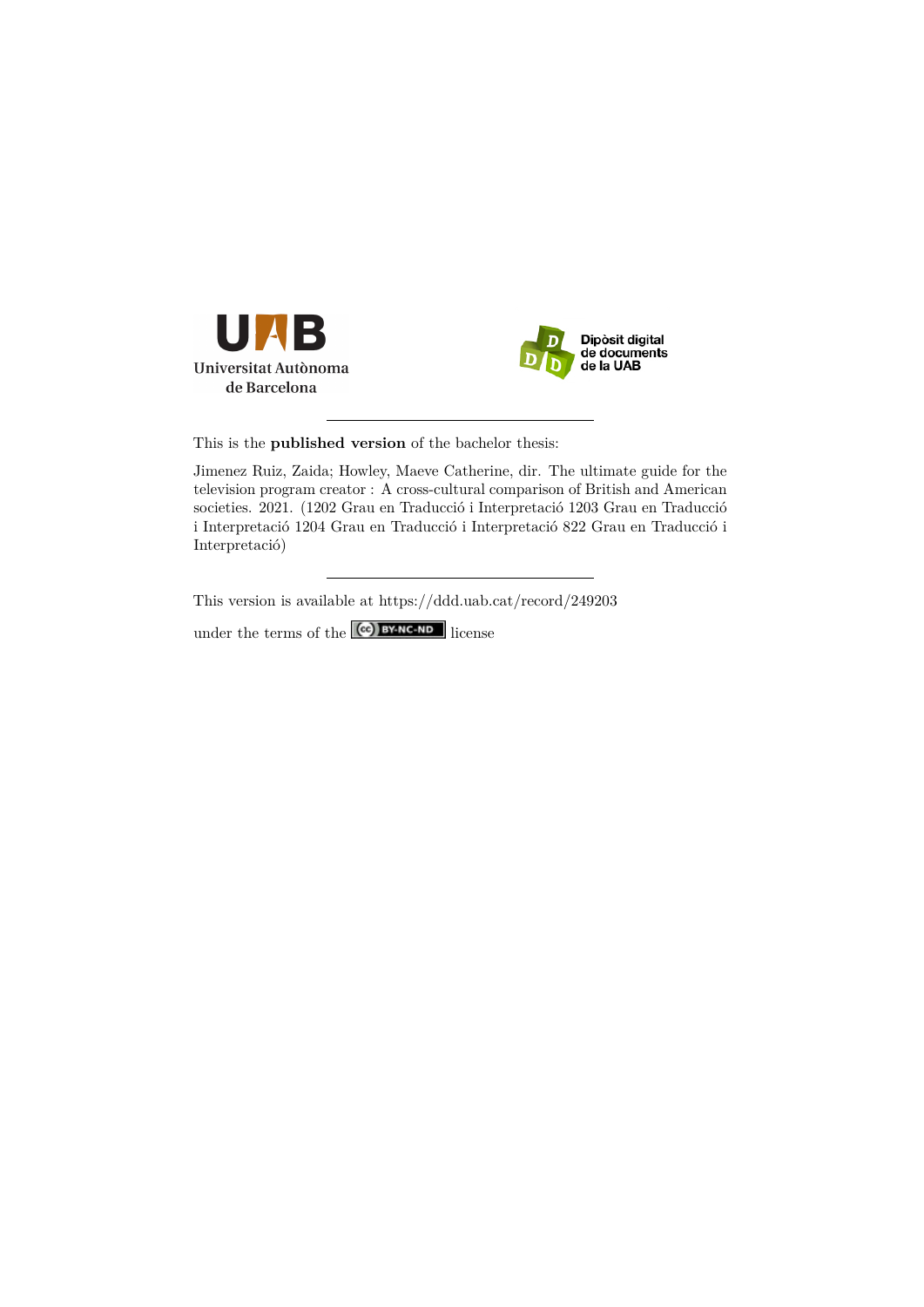# **UAB**

# **Universitat Autònoma de Barcelona**

The ultimate guide for the content creator:

# A cross-cultural comparison of British and American societies

**Treball de Fi de Grau/ BA dissertation**

**Author: Zaida Jiménez Ruiz**

**Supervisor: Maeve Catherine Howley**

**Grau de Traducció i Interpretació**

**07/06/2021**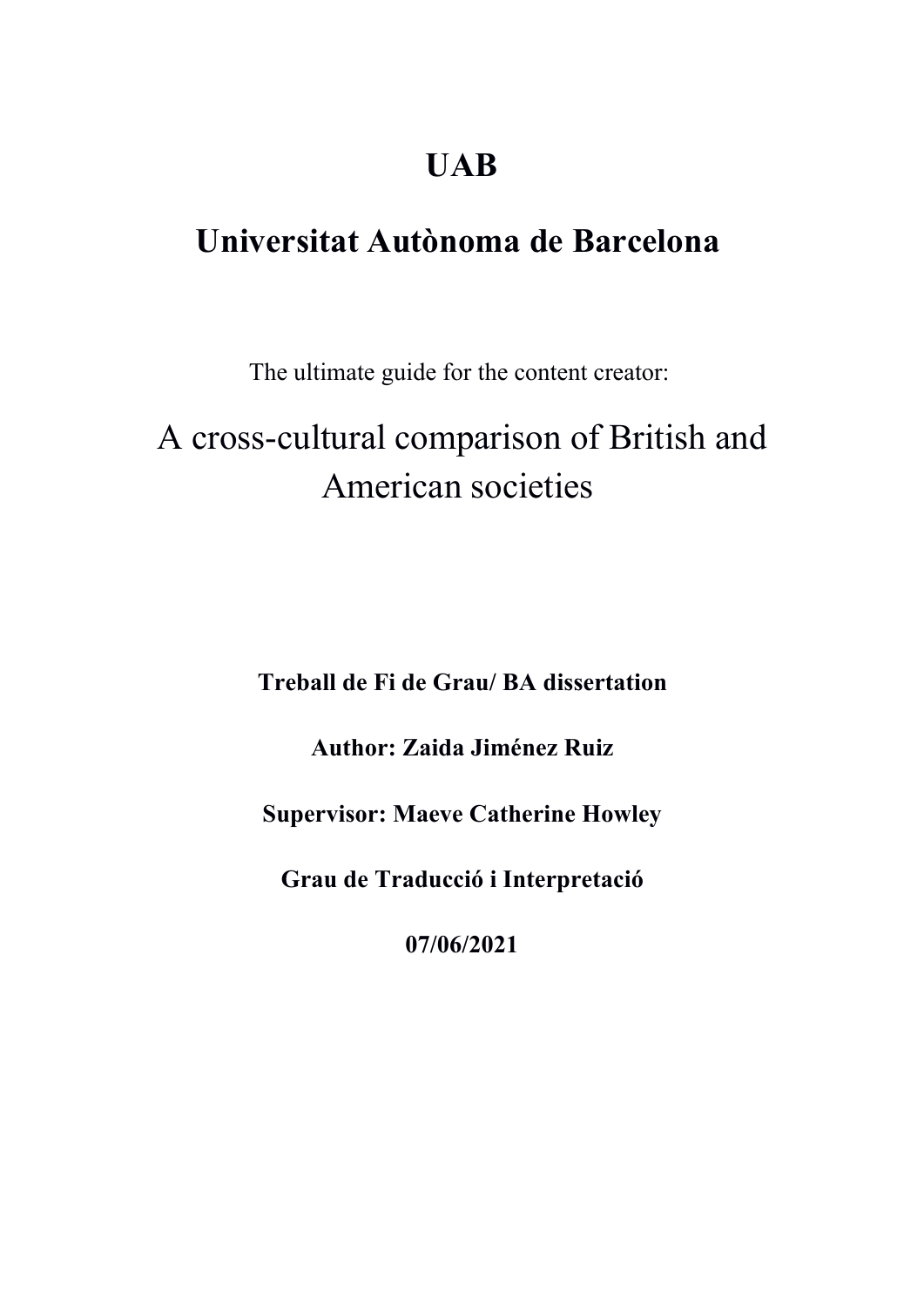### **Abstract (en)**

The rise of new occupations such as content creators entails the creation of new tools, and there is where our paper comes into action. Deep knowledge of societies is essential to reach the target public, but unfortunately, there is not enough investment in research. Therefore, this dissertation aims to provide an overall view of British and American societies and their main differences for a further understanding of their culture and social system. Some of the most crucial topics are analysed and compared to each society. And they are mainly divided in three sections: linguistic, cultural and social.

#### **Keywords (en)**

Comparison, United Kingdom, United States, society, culture, language, British, American, population, system.

## **Abstract (es)**

El surgimiento de nuevas profesiones como los creadores de contenido conlleva la elaboración de nuevas herramientas, y es ahí donde entra en juego nuestro trabajo. Para poder llegar al público objetivo es esencial tener un profundo conocimiento de las sociedades, pero lamentablemente, no se invierte lo suficiente en investigación. Así pues, esta tesis pretende aportar una visión global de la sociedad británica y estadounidense y sus principales diferencias, para una mayor comprensión de las culturas y los sistemas sociales. El trabajo consiste fundamentalmente en analizar y comparar algunos de los temas más trascendentales, los cuales están desglosados en tres secciones: lingüística, cultural y social.

#### **Palabras clave (es)**

Comparación, Reino Unido, Estados Unidos, sociedad, cultura, lengua, británico, estadounidense, población, sistema.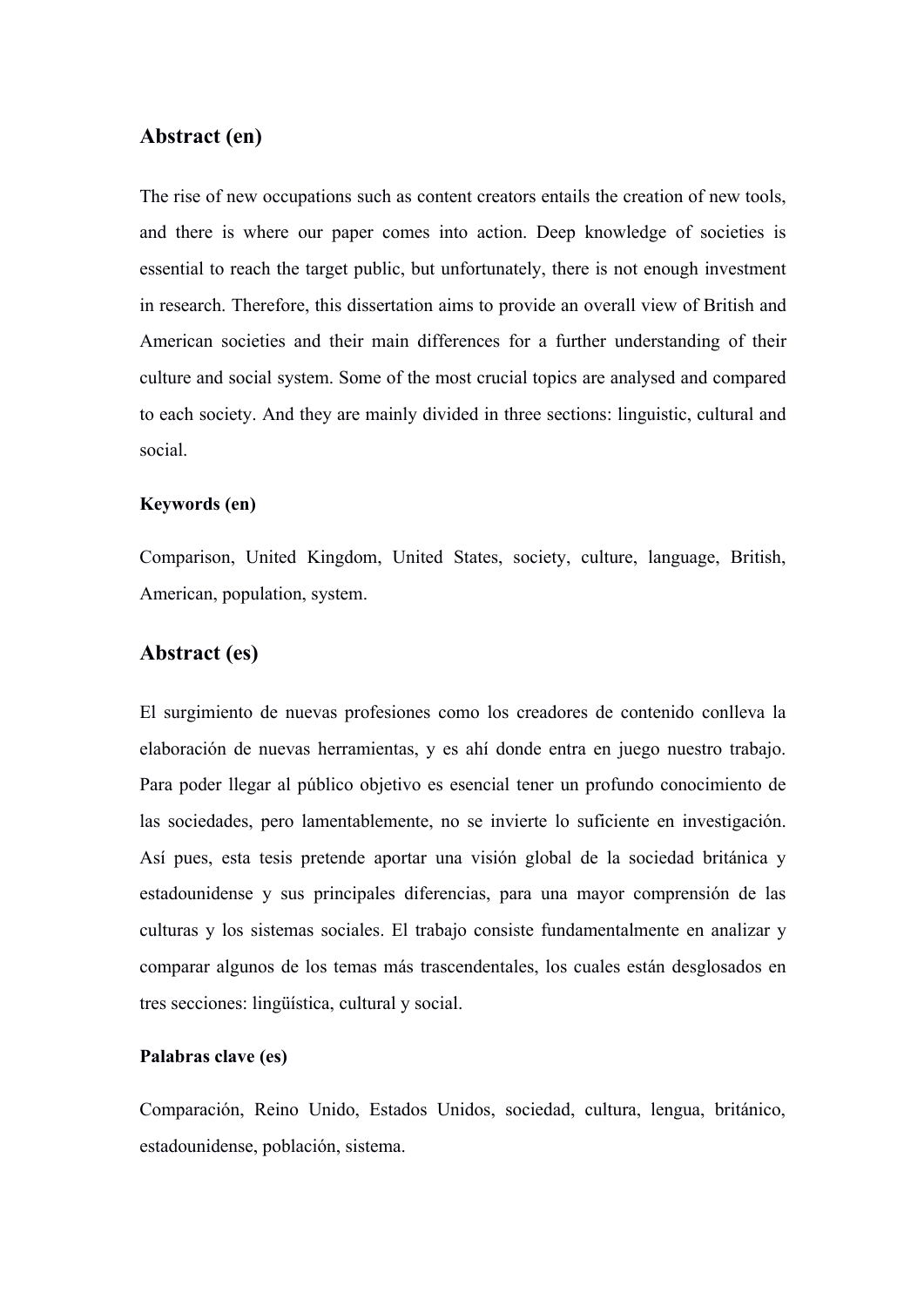## **Abstract (ca)**

El sorgiment de noves professions com la dels creadors de contingut comporta l'elaboració de noves eines i, és aquí on entra en joc el nostre treball. Per poder arribar al nostre públic objectiu és essencial conèixer en profunditat les diferents societats, però malauradament, no s'inverteix suficientment en investigació. Així doncs, aquesta tesi desitja aportar una visió global de la societat britànica i nord-americana i les seves principals diferències, per poder comprendre de ple les cultures i els sistemes socials. El treball consisteix fonamentalment en analitzar i comparar alguns dels temes amb més rellevància, els quals hi són desglossats en tres seccions: lingüística, cultural i social.

#### **Paraules clau (ca)**

Comparació, Regne Unit, Estats Units, societat, llengua, britànic, nord-americà, població, sistema.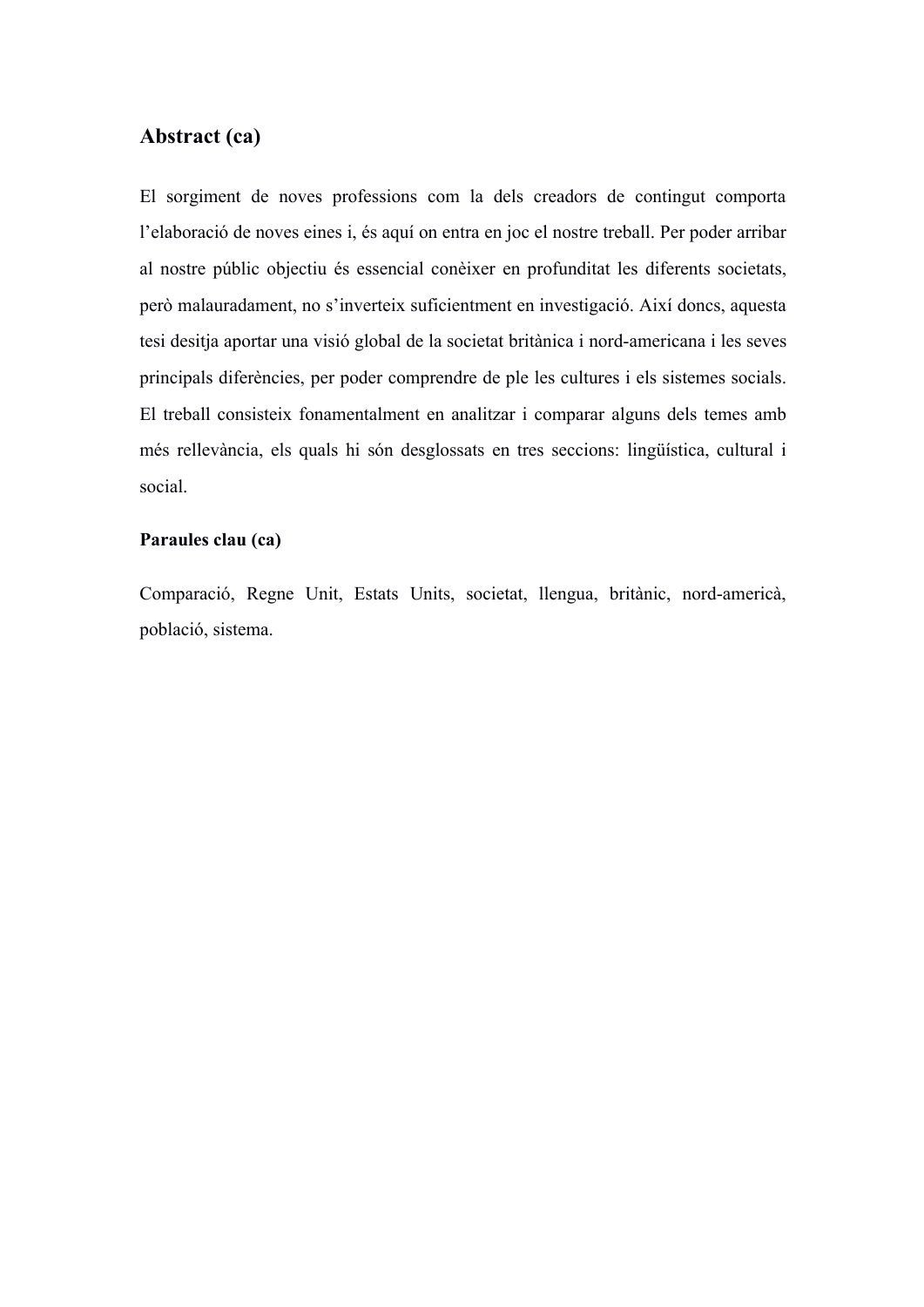# **TABLE OF CONTENTS**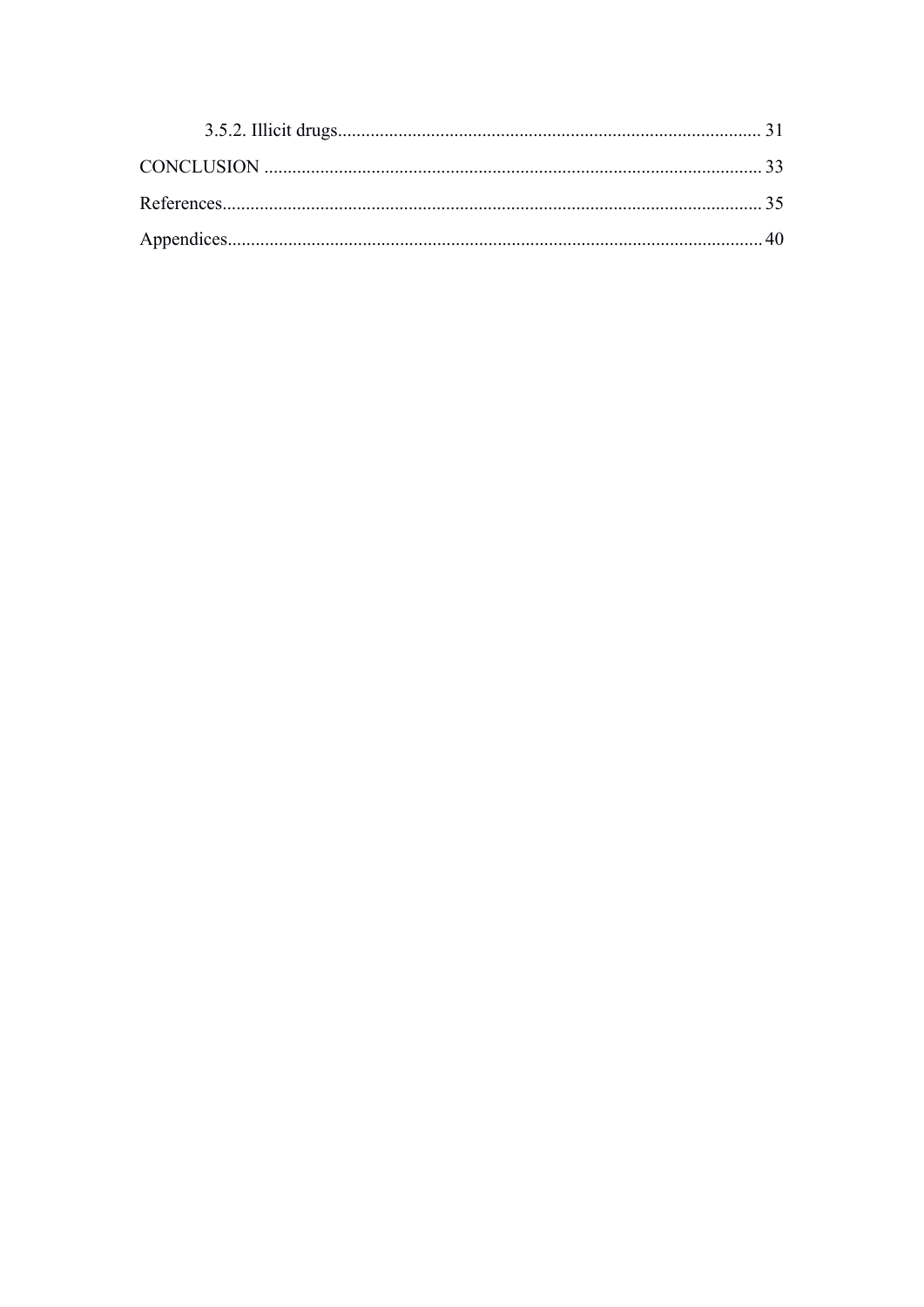# **INTRODUCTION**

This Bachelor's dissertation corresponds to a cultural comparative study of British and American societies, although due to time constraints it only represents a small piece of bigger empirical research.

This research is addressed to content creators, mostly non-native English speakers, as they usually are not provided with enough resources or time to be able to carry out the deep research.

The main goals of this dissertation are to highlight the most relevant differences between English and American societies in order to understand their culture and social systems. And to introduce the basic ideas to consider when creating cultural content for or about these countries —basically, to make work easier.

The rise of digitalisation and with it, the rise of new occupations, has motivated me to contribute with my work for the not-so future careers. My passion for sociology combined with my fascination for English-speaking cultures have led me to write this dissertation. To be accurate, I will explore some linguistic, cultural and social aspects of the two cultures. Also, I would like to mention that this paper is written from a Spanish cultural vision, and therefore, the approach might differ from that of a native speaker who could speak from a more introspective perspective.

Additionally, I would like to apologise in advance for the generalisation of identities found within this study. I'm fully aware of the different idiosyncrasies that co-inhabit within the same regions. But understanding the patterns of the cultures and generalising is the only method to process the information. And in that way, provide answers on what to expect of certain cultures. Therefore, this whole work is based on cultural generalisations as it would make it much more difficult to specify each type of identity.

It is worth mentioning that the United Kingdom consists of four countries (England, Wales, Scotland and Northern Ireland) with distinct features. And that within the American territory there are different cultural and ethnic identities, which interestingly enough, often make a good blend.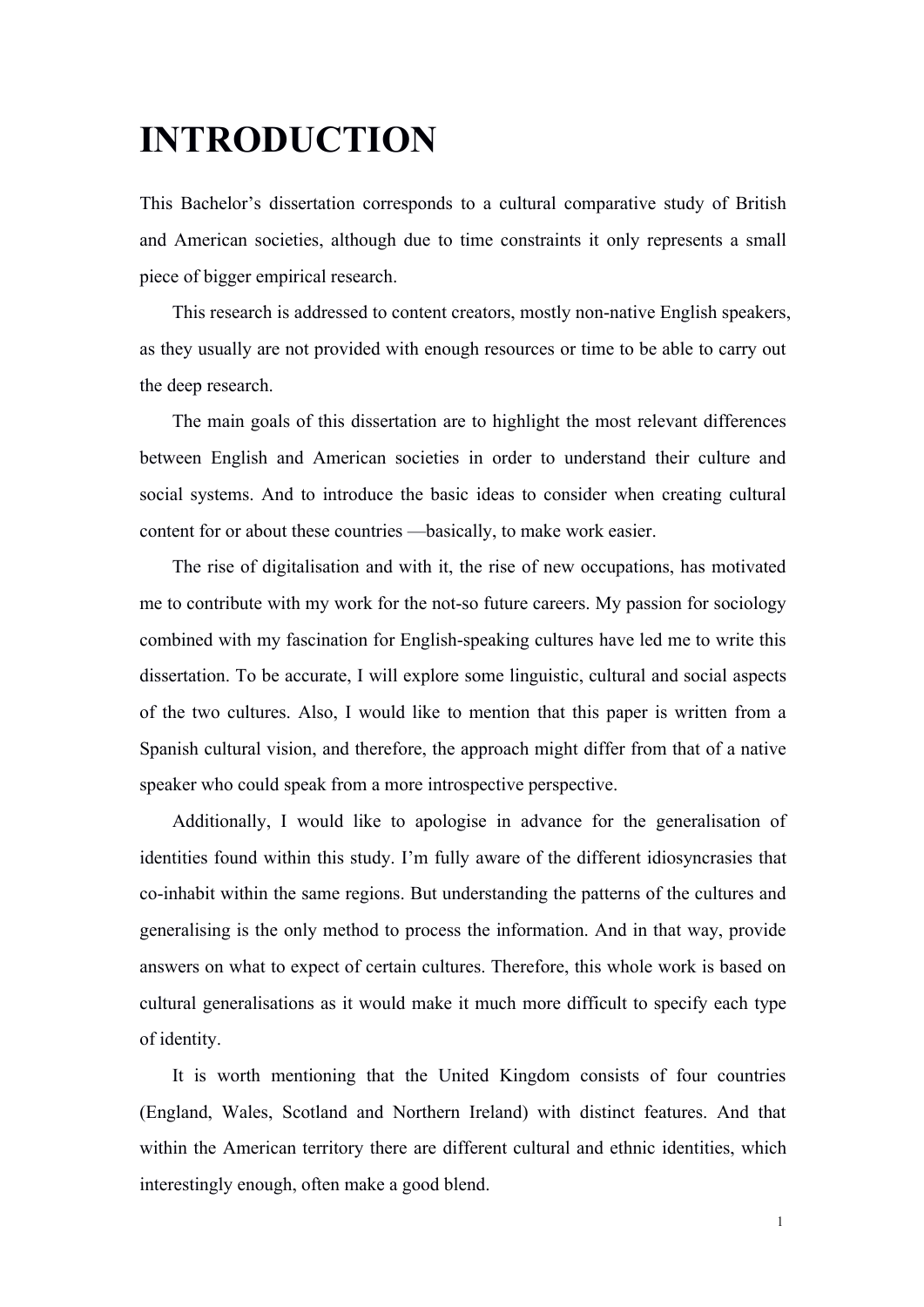The main structure of this dissertation is broken down into four parts: preface, chapter one, chapter two and chapter three.

The preface, before getting straight to the point, embraces briefly the commonalities that bind both cultures together. The first chapter focuses on the main linguistic variations of British English and American English and how they coexist. The second chapter outlines the cultural behaviour of each society. And last but not least, the third chapter, which goes deep into social-structural environments.

#### *Methodology*

At the very beginning of this project, I immersed myself in both cultures through daily reading of articles and books about specific topics or comparative studies, apart from viewing documentaries related to English-speaking cultures. Throughout the writing process, I have thoroughly checked the sources of information and as a non-native English speaker, I have relied on academic material to contrast the words' usage frequency and the genuine syntactic structures of sentences against official dictionaries and reliable corpus, which are conveniently referenced at the end of the document.

Moreover, I have conducted a survey to non-English speaking people about their perceptions of both societies. The results will be displayed at the "Conclusion" section and there will be direct access to the original answers through the link shared at the "Appendices" section.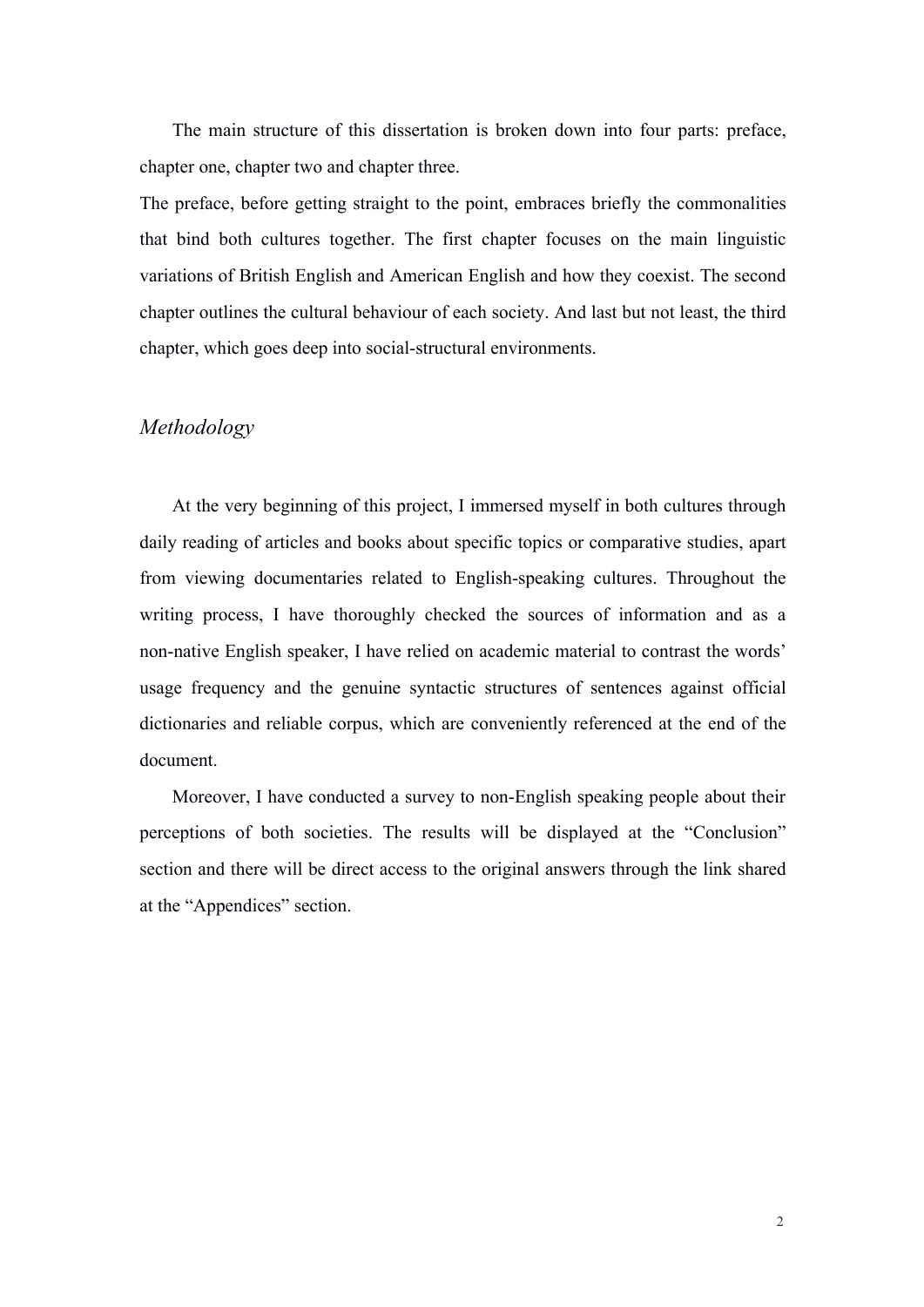# **PREFACE: Commonalities**

Before address the matter at hand, it is crucial to highlight the commonalities that bind them together. As Winston Churchill said, there is a 'special relationship' between the United Kingdom of Great Britain and Northern Ireland and the United States of America because of their history and cultural heritage. They share ancestors, a legal system, a measurement system and a common language. What is most relevant is that they share the same interest in prosperity and security. Both great powers are allies in war times and world affairs, but they have also had their ups and downs. The British-American relationship is unique in its way, and consequently, they exert considerable influence on other countries. Nevertheless, after decolonization, Americans have fought proudly until today for distinguishing themselves from the 'old country'. Moreover, the British became more independent of the Americans after joining the European Union and are aware of what sets them apart. From the outside, it can appear they hold an odd love-hate relationship, but the truth is that in the worst of times, they seem to be there for each other.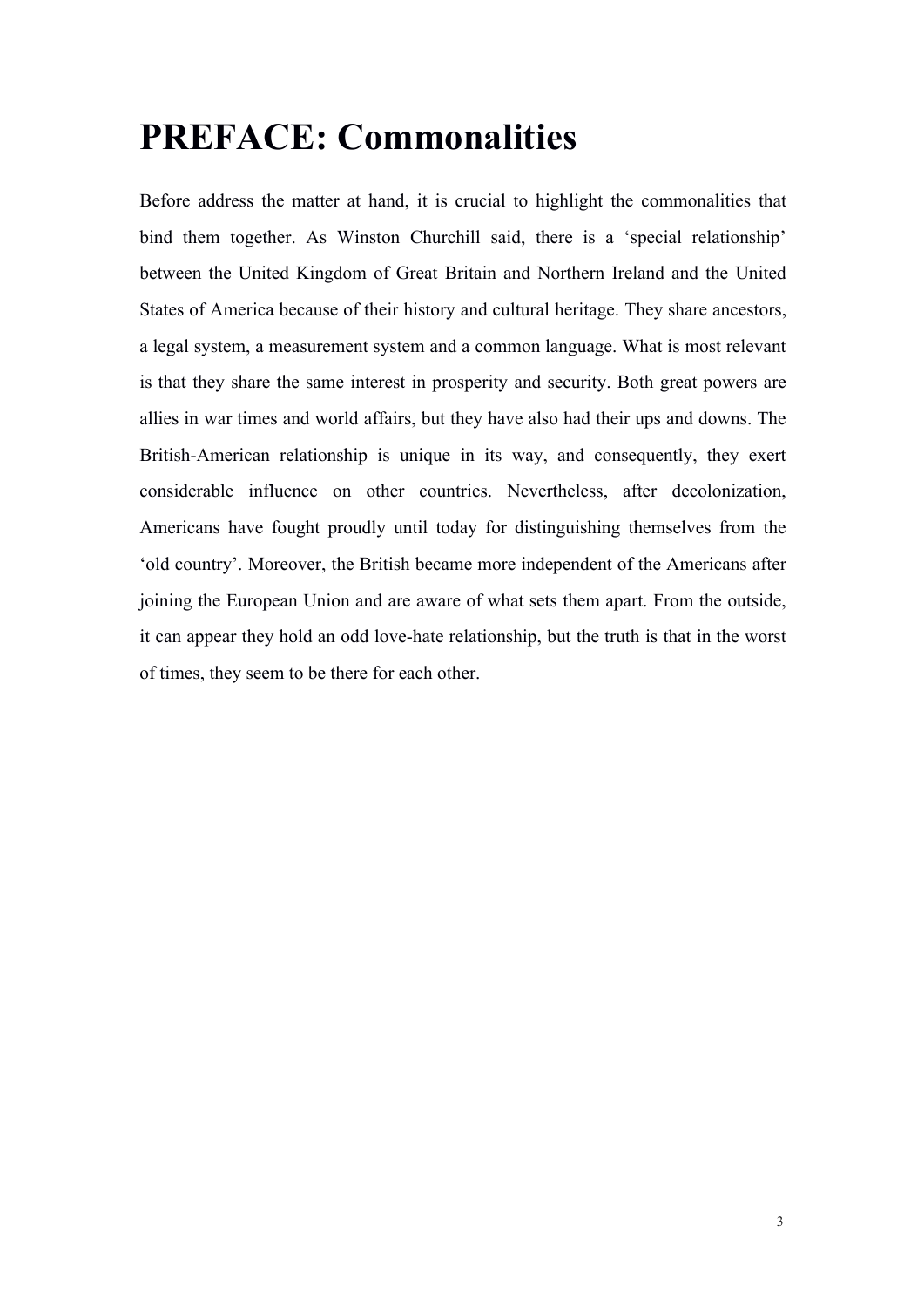# **CHAPTER ONE: Linguistic comparison**

To start with, language plays a significant role. Even though both countries share the same language, each variety is characterised by four historical and social facts.

The first fact is that American English is older than British English as a consequence of colonialism. One example is the rhotic  $\langle r \rangle$ . In the southern cities of the UK, upper-class people began to soften the 'ars' to differentiate themselves from others. This phenomenon started to spread in southern Britain, while back in America, the rhotic /r/ was still commonly used – and it hasn't changed since the first settlers arrived. The second fact is that there is a stronger influence of French in British English than in American. In the 11th century, England was invaded by the French, and thus they established French as the preferred language for institutions and among upper classes. It did not go through but instead evolved into Middle English. Besides, in the year 1700, in England, there was a tendency towards the French style.

The third fact is that the official dictionaries of each variety have several differences because they were written from different perspectives. In the UK, dictionaries were composed by London scholars, while the American dictionary Merriam-Webster was created by Noah Webster, who wanted to demonstrate their independence from the old country. For instance, he decided to drop the  $u$  from words ending in *-our* (which at the same time was a French influence).

The fourth fact is that each has borrowed words from different languages, depending on their proximity to other countries. Most of that vocabulary is related to food, such as coriander in British English (influenced by French) and cilantro in American English (influenced by Spanish).

Regarding the English situation, although sometimes speakers struggle to understand variations —especially non-standard accent variations—, they are not disturbed by the sound of the opposite accent, which is the case for Spanish from Spain and Spanish from Latin America.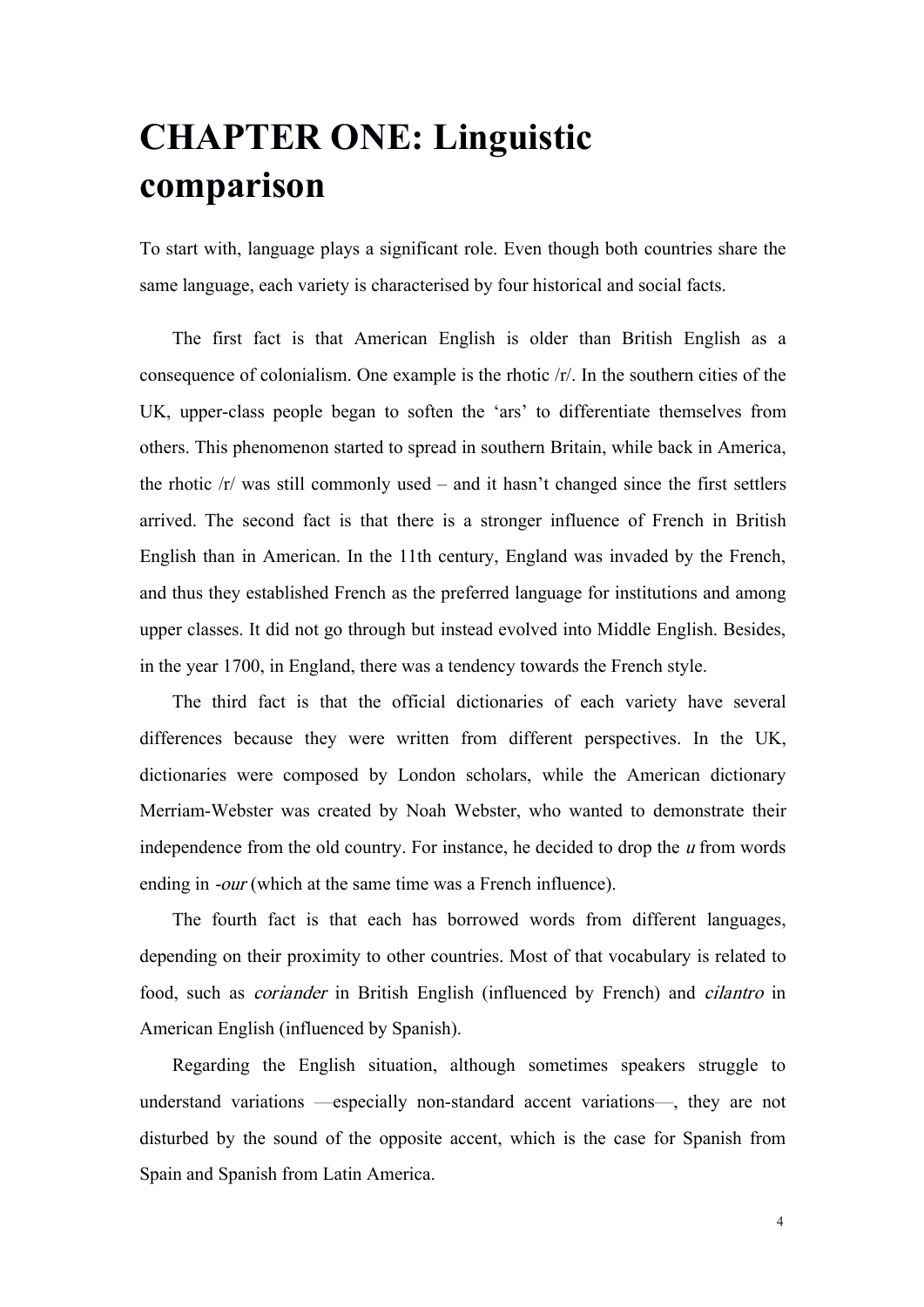For instance, on the one hand, the British are happy to watch an American film as long as it is genuine. However, they hate to feel the falsehood of American actors when playing British characters. On the other hand, Americans appreciate the authenticity of British films, but still like stories better when they are about themselves —perhaps induced by their powerful national pride.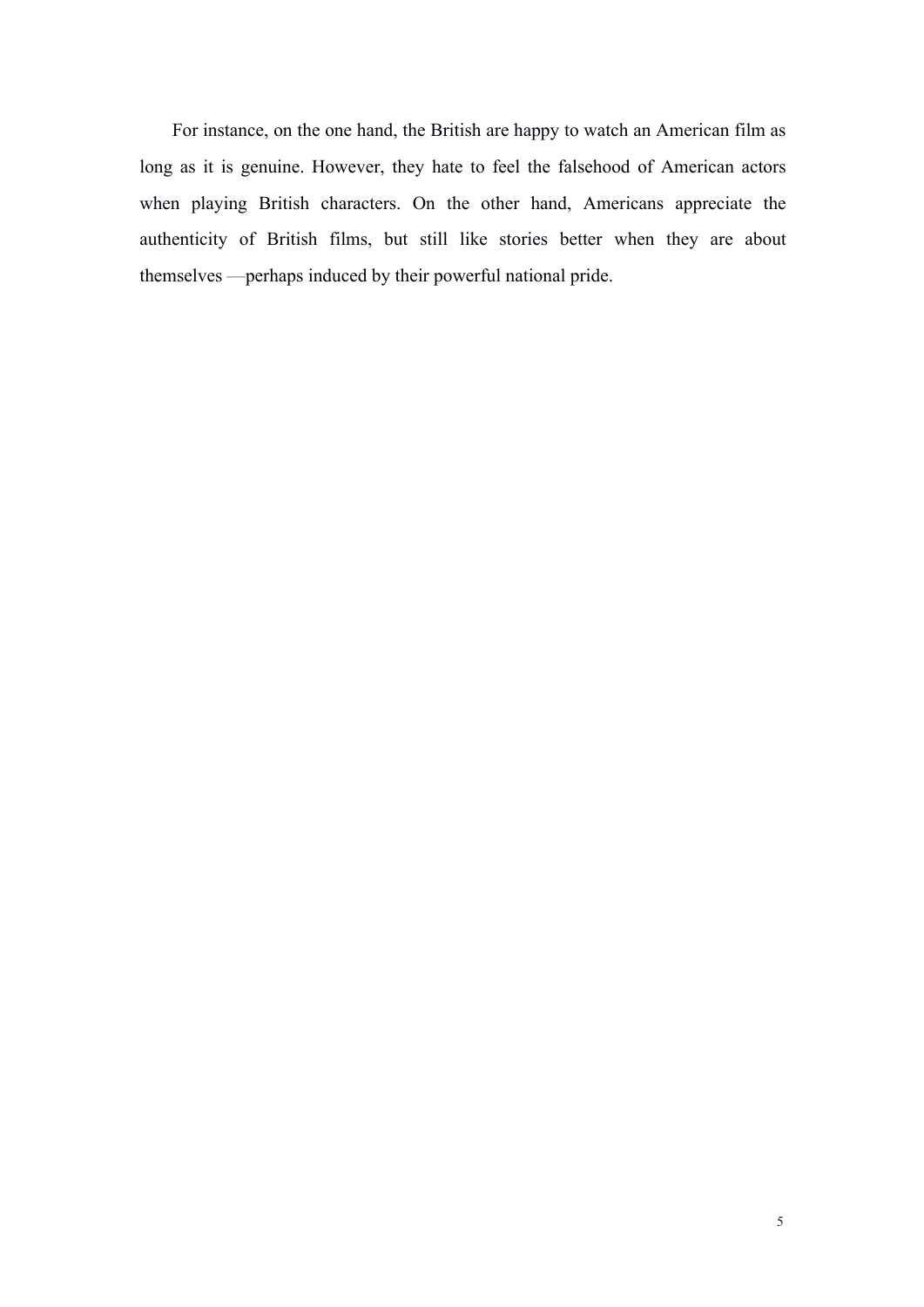# **CHAPTER TWO: Cultural comparison**

## **2.1. Society**

In the next section, the most common preconceptions of both societies are outlined. The following information is based on generalisations and in no way intends to offend

British people possess characteristics like class consciousness, politeness and a strong feeling of privacy; although not all may apply due to their different national identities within their territory. In contrast, Americans are difficult to label due to their numerous economic and cultural backgrounds, but there are few values that every American share: individuality, independence and patriotism.

When talking about British culture, inevitably the word *Britishness* comes to mind. This term embraces the British mindset of determination, stubbornness and collective work. In general, they stand out for their reserved and evasive personality —usually, the latter trait leads them to act falsely in order to avoid conflict—and last but not least, for their famous dry humour.

When defining Americans, automatically a few adjectives come to mind: independent, friendly, straightforward and patriotic. Their society may be described as a set of self-sufficient individuals with plenty of personal space for each one; where parents prepare children from a young age 'to fly the coop'. They were the inventors of the individualistic society, in which maintaining a competitive spirit is required to achieve better results. Their motto is "Always go the extra mile", sometimes giving themselves too much importance. Americans think there is still a nature to overcome and a territory to conquer, hence their fixation on the military forces. Consumerism and entertainment are the preferred American way of life, and it has expanded into many countries, replacing their ancient customs. What is more, their policy-making is based on acquiring territorial and financial successes.

Even though the UK and US have higher levels of income in comparison with other developed countries, the Organization for Economic Co-operation and Development (OECD) places them in the top positions of the economic inequality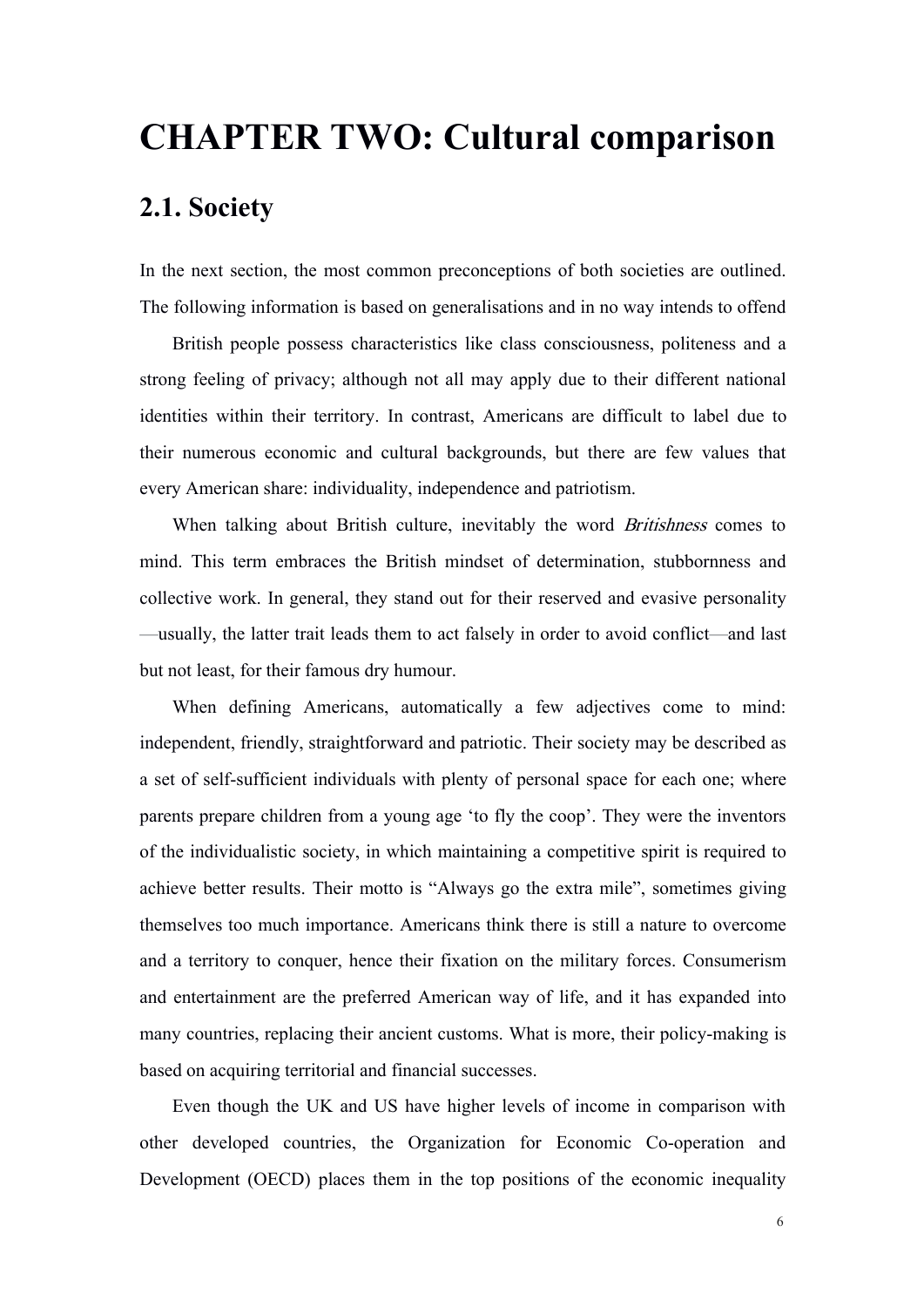ranking. However, Britons occupy a lower position than Americans.

On the one hand, according to the House of Commons Library data, in the UK around 22% of the population live in poverty. Rates are higher for those household heads who are lone parents or ethnic minorities such as Bangladeshi or Pakistani, followed by families with members with intellectual or physical disabilities. On the other hand, the U.S. Census Bureau reports that in 2019, 10.5% of Americans were poor people and the most affected collectives were women, children and Native Americans.

Demographic reports show Britain as a small densely populated island with almost 90% of its people living in towns and cities such as London; something that evokes the idea of smoky grey cities in which lifestyle is sad and lonely. However, living in cottages surrounded by nature with its distinctive meadows, winding paths and wet roads has become increasingly popular.

The United States, with a larger territory and a higher number of inhabitants, has its population more distributed. Whereas 82% of the people live in packed urban areas —like the isle of Manhattan—, many others choose to live in rural areas. Where, usually, customs and manners of the harsh countryside lifestyle are associated with the conception of the dry southern American farms surrounded by huge cornfields.

### **2.1.1. Etiquette**

Some of the most common British polite codes are based on over apologising, making orderly queues and over saying *please* and *thank you* to everyone. Britons are known for hiding their feelings and emotions and shielding their personal space. The weather is their top subject and is the starting point for all conversations. Tea as a daily routine and greeting cards to convey good wishes are basics of British everyday life. Some of the most traditional taboos in discussions among the British are salary, age, voting intention and bargaining —which is considered distasteful.

Some of the most common American polite codes are built on directness, like getting straight to the point in a conversation or introducing themselves to strangers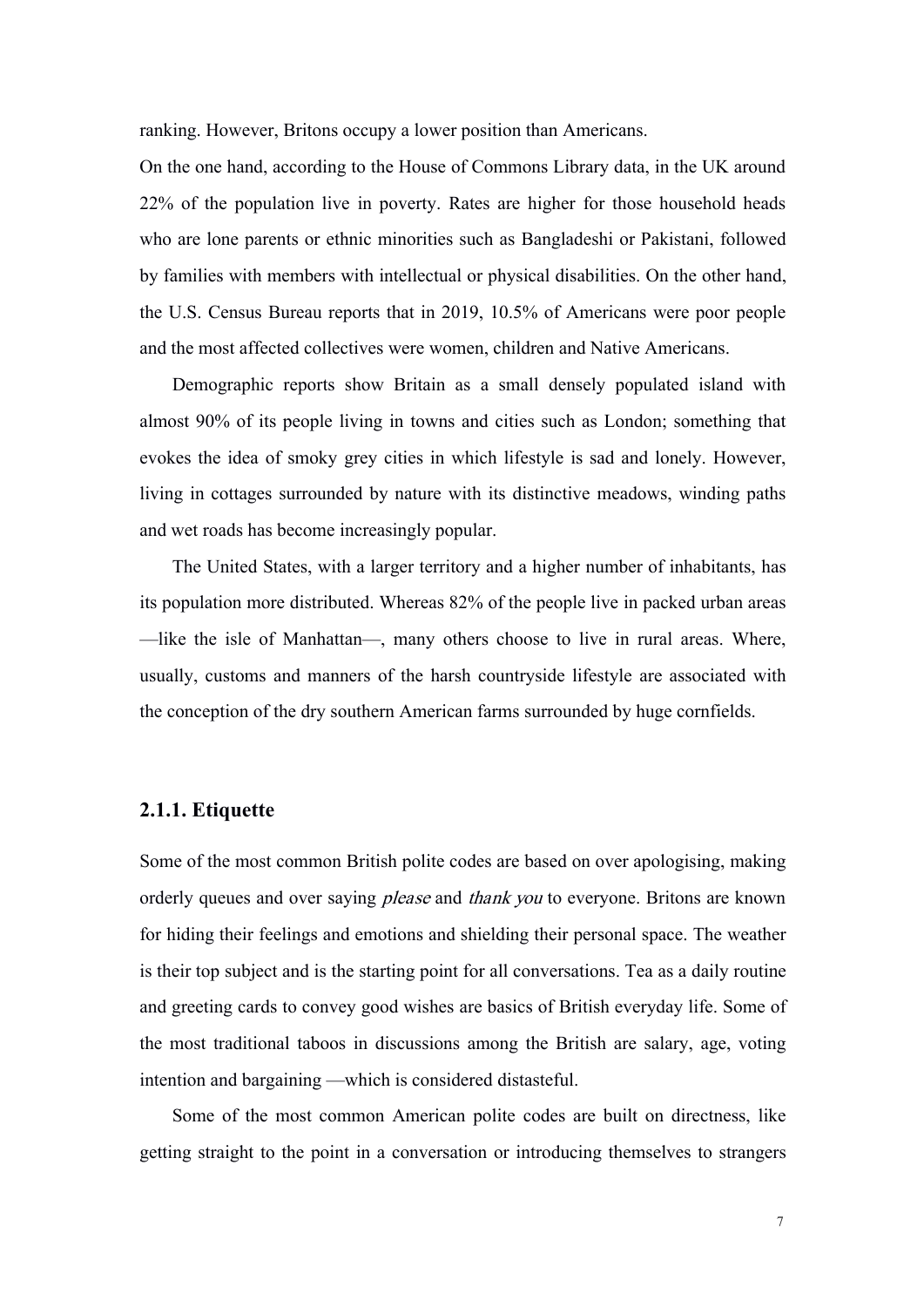without waiting for others to do so. Tipping, they usually give a 15-20% extra of the overall service cost. And, saying please and thank you all the time, the same as Britons do. Americans are known for not being very modest about themselves; for overly appreciating time —it is considered extremely important to them; for being 'Good Samaritans'; and lastly, for being opportunistic in business and huge sports fans. Some of the most traditional taboos in conversations among Americans are terrorism, slavery, gun control, the death penalty, abortion, weight, salary, age and mocking the United States (because of their patriotic sentiment).

#### **2.1.2. Humour**

On one side, the famous British dry humour is considered smart and subtle. Essentially, it is based on the absurdity of everyday life, containing elaborated jokes and wordplays. The main ingredients are witty comments, cynicism, irony, sarcasm and failure —the latter component has a major part to play. The flawed loser type, the personage who fails miserably while everything around him or her is going wrong; that is exactly the typical stereotype to be seen in a British comedy. A great example of this is the iconic Mr Bean.

On the other side, American humour on the surface is simpler to understand. It consists of formulated jokes and more obvious sarcasm. It includes physical humour such as 'slapstick', which consists of exaggerating body movements making it easier for viewers to understand.

The main difference between their comedy productions is the number of writers they use. In the UK, few writers are usually hired on a limited budget. Instead, in the US it is exactly the opposite; every show has its own dynamic so that many talented writers can cooperate and contribute to the script. A great example of a comedy mismatch between both cultures is *The Office*; where the creators of the second season of the American version, adapted the manager, Michel Scott, to appear more like a fool and less unpleasant than the British version.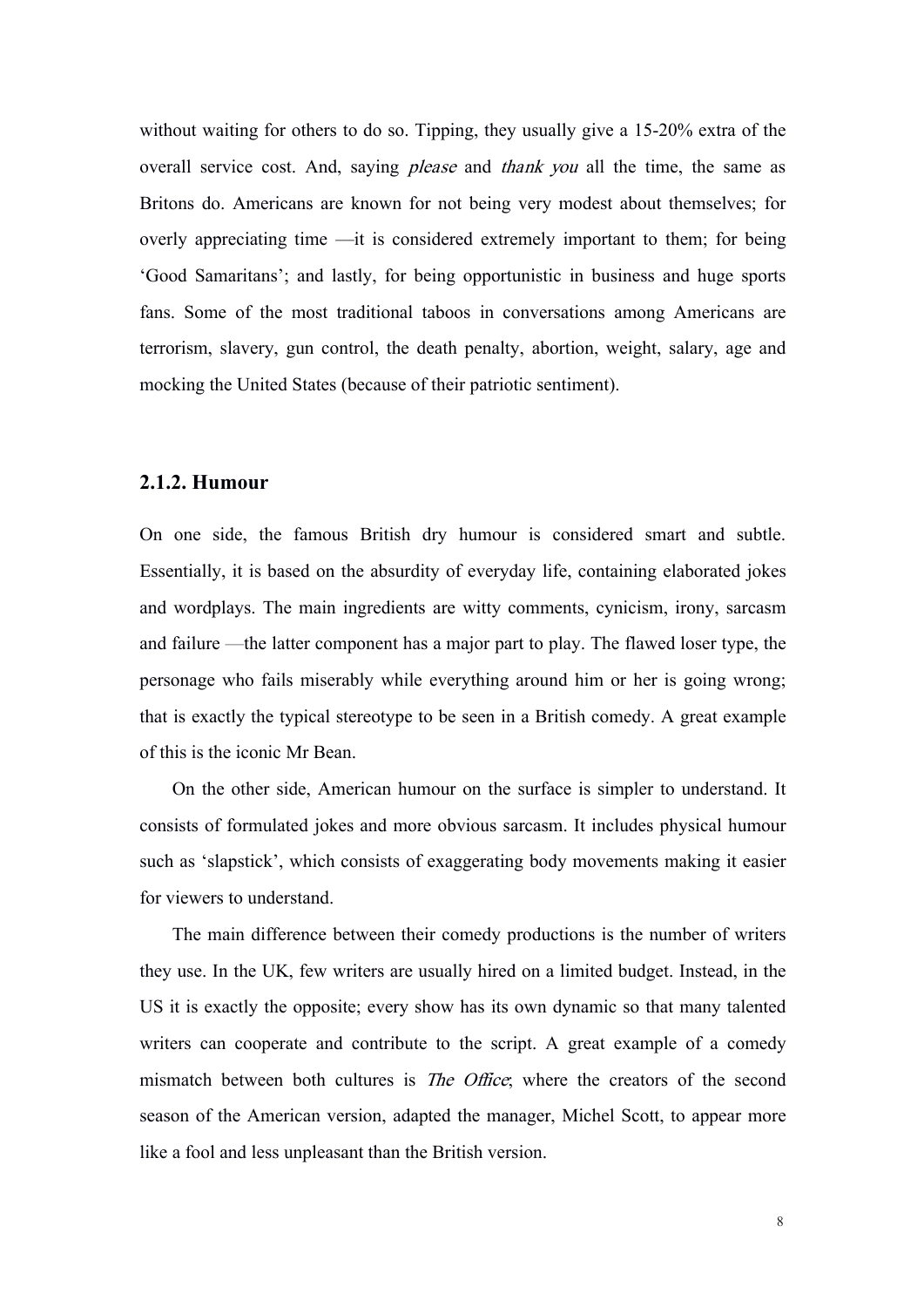## **2.2. Relationships**

In the United States, the importance of being self-reliant seems to push family and friendships aside. But maybe, individual recognition is their priority and possess a different approach to relationships. Friendships might not last as long as they would like due to their frequent changes, as they move from one place to another for work or studies. Consequently, it is easier for them to not relate with others. Family is often relegated to second place, but interestingly enough, everyone is willing to drive miles to celebrate and spend time with the family on specific dates.

In the United Kingdom, relationships play a central role in British society. Since they spend most of their leisure time athome, being in touch with others is essential to make contacts and progress in their personal and professional lives. In friendship matters, the low proportion of people affirming to have few close friends usually lived in remote areas, in contrast to most urban people who say to have excellent quality relationships. Although there is a strong feeling for success without relying on relatives, daily family life is customary. Furthermore, family reunions are frequent, hence the popular Sunday Roast, which traditionally brings family members together every Sunday.

#### **2.2.1. Family structure**

The reduction of members in nuclear families is being experienced in Great Britain and the United States, along with the rest of developed democracies. Birth rates have also decreased due to delays in having children, and a high percentage of them are conceived out of wedlock. New realities such as lone and same-gender parent families, unmarried couples and singles are replacing traditional families. Besides, the number of stepfamilies and remarriages has increased considerably and is becoming commonplace.

When comparing the two countries, there is a very significant difference in terms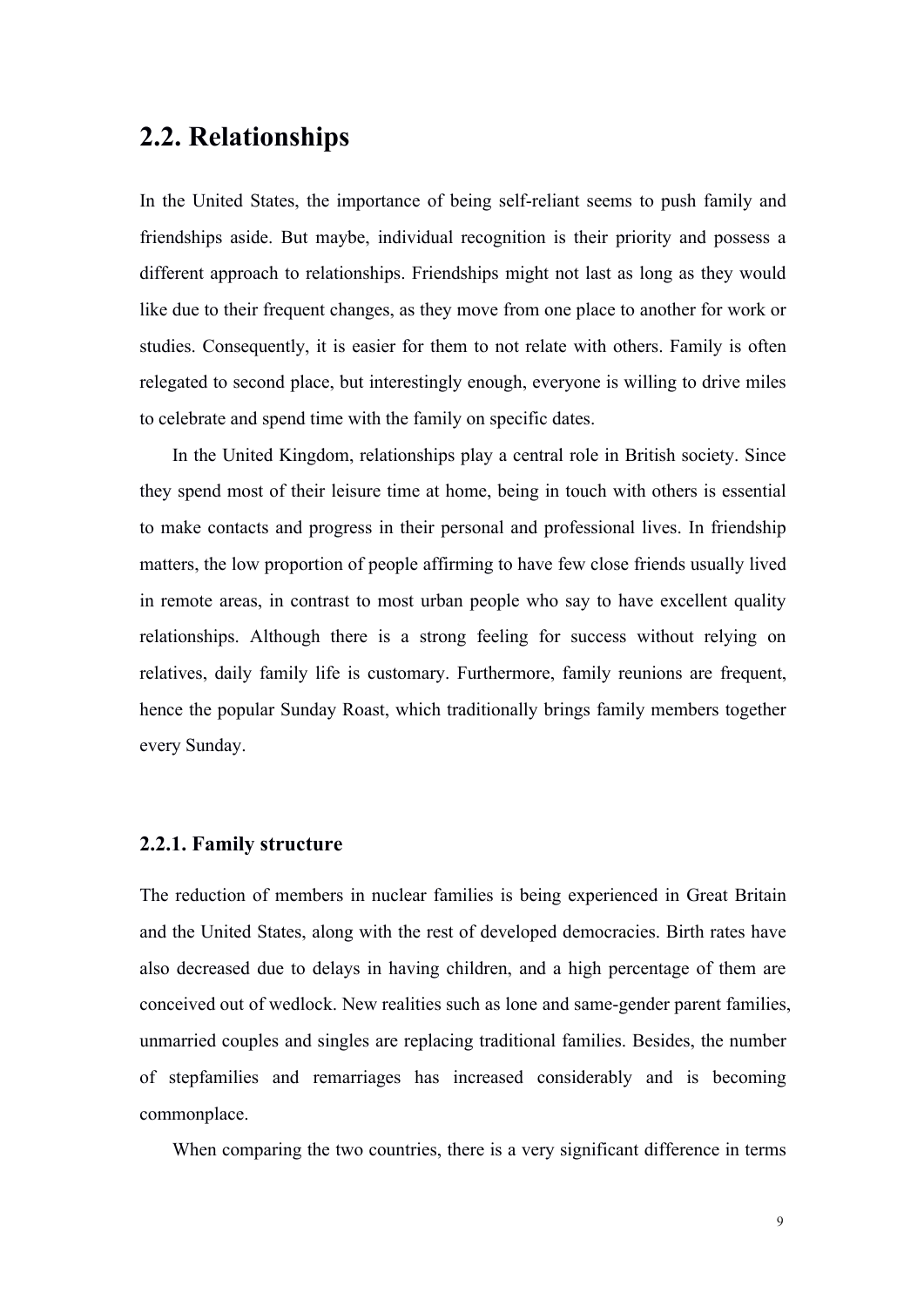of marriage rates. Historically, Americans have always been devotees for what was 'conventional' and proof of that are previous generations' marriage records, —most likely induced by the influence of religion. Although, in general, marriage rates have fallen by far in recent years and currently are at the lowest point of all time.

Something that stands out from the US is that still to this day, the idea of the so-called 'Family man' is usually associated with being a male head in an American family. Fathers are seen as the 'breadwinners', those who earn the needed money to support a whole family and provide stability and protection to the family unit. For years, women were the chosen ones to raise their children and took care of the family home; hence the famous image of the 'Good wife' of the 1950s. The television industry has fuelled these stereotypes of the hero father, the homely mother and the perfect American family. And so, many films and series have arisen out of these clichés.

#### **2.1.1.1. Teenage pregnancies**

According to the Teenage Births in Rich Nations study by UNICEF, the highest rate of non-marital birth among teenage girls was found in the United States of America (more than twice compared to other first-world nations); followed by the United Kingdom, in terms of the larger proportion of adolescent childbearing in Europe.

In both countries, sexual intercourse is practised by more than two-thirds of teenagers. Moreover, figures show that the US ranks first among other industrialized countries with the highest percentage of teenagers affected by sexually transmitted diseases (STDs).

These figures are subjected to the powers of education and health authorities. As proved before, they have not acted correctly. Some US states are less likely to deliver sexual health guidance and give away free contraceptive samples. While the American Government struggles to impose sex education in public schools, the British Government includes this subject in its National Curriculum and established it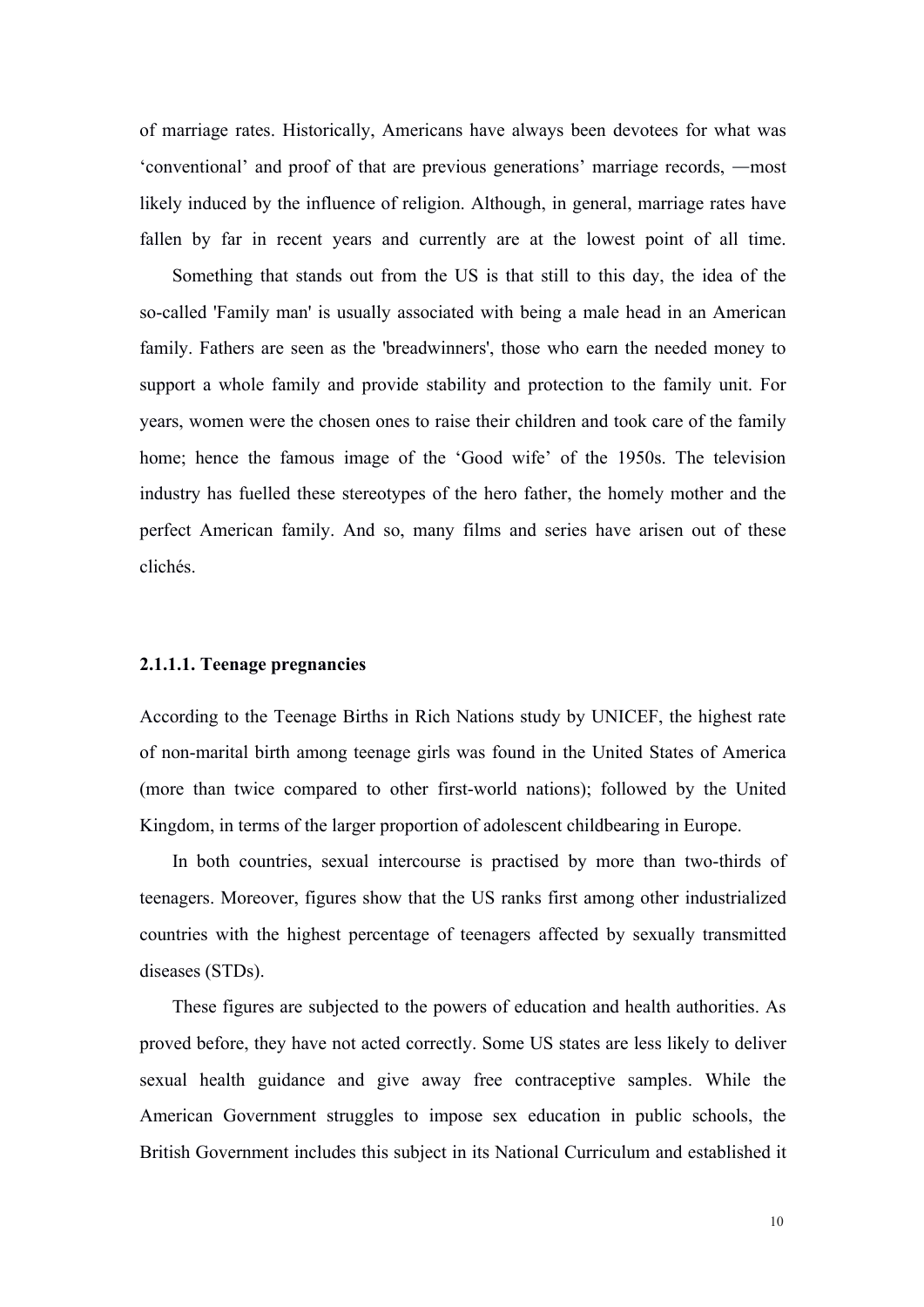compulsory for children over eleven years old and onwards. Furthermore, the distinction between benefiting from public healthcare systems or not makes a difference. Whereas in the UK, citizens have access to free sexual healthcare services; in the US, those are classed as payment services unless their health insurance covers them.

# **2.3. Food**

British food is usually associated with the lack of variety, in which cooked meat and vegetables are spiced with many herbs to provide flavour.

Fish and chips, full breakfast, trifles, bread-and-butter pudding, spotted dick, rhubarb crumble, shepherd's pie, bangers and mash among others are the quintessential dishes of British cuisine. In any home, what can not be missed is the gastronomic pride Sunday roast. On Sundays, a joint of meat is served along with Yorkshire pudding, roasted potatoes, vegetables, horseradish, mustard and loads of gravy.

It is a fact that British gastronomy has especially adopted influences from Indian cuisine. However, it is important to note that British cuisine has an assortment of local dishes beyond the traditional ones. The four main regions have produced their own specialities, of which some such as the Cornish pasties or the Scotch eggs are recognised to a particular geographical location.

Nowadays, London is a place where some of the world's most exclusive restaurants meet. There are 66 restaurants with Michelin stars, of which five are included in The World's 50 Best Restaurants list. And some of the most renowned British celebrity chefs are Jamie Oliver, Gordon Ramsey, or Delia Smith.

American meals distinguish themselves with size; foreigners often find it oversized and ridiculously exaggerated. Its cuisine is basically ablend of all influences from all immigrant cultures and has mostly borrowed recipes from Europeans, Native Americans and Mexicans.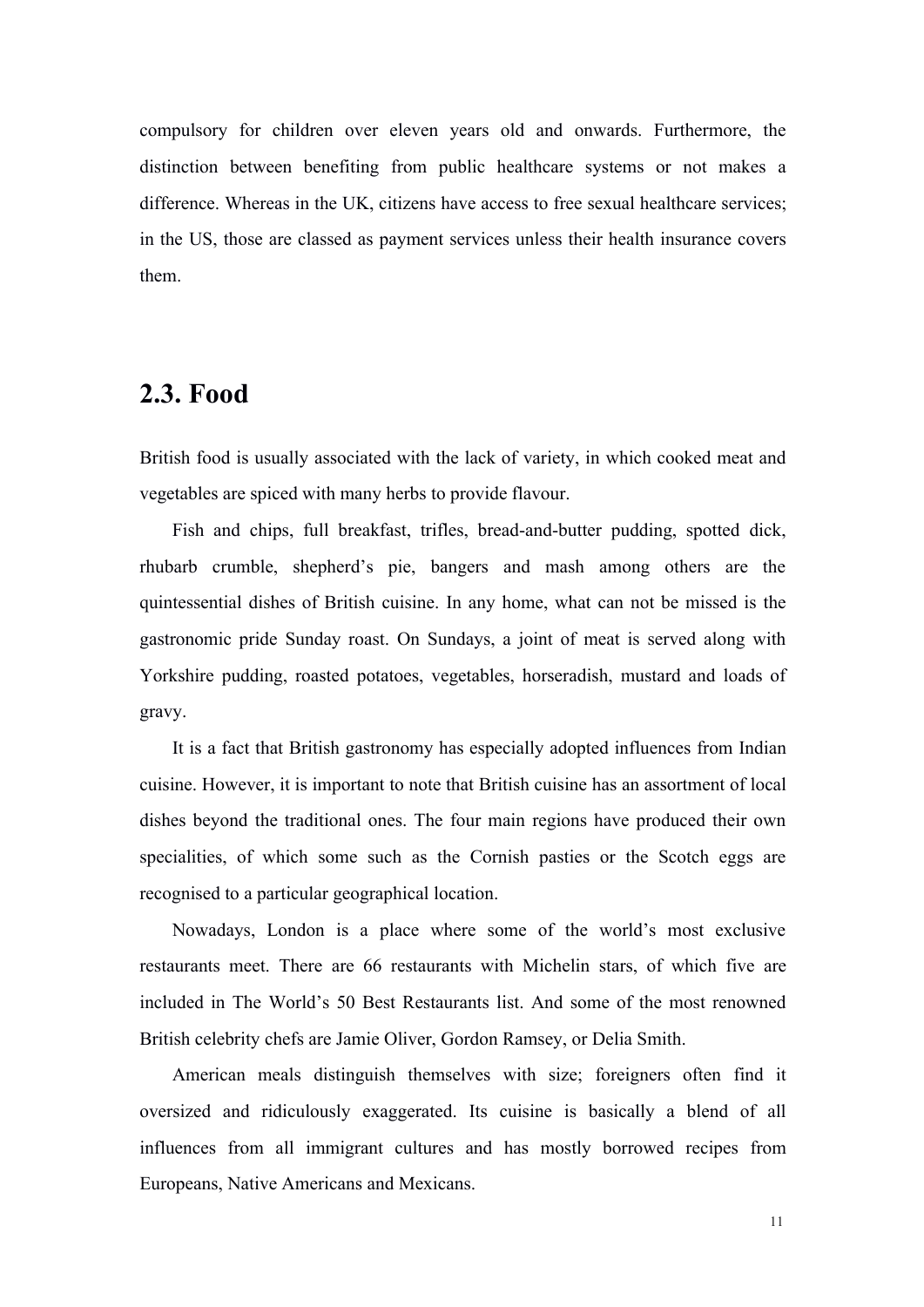Hamburgers, pizzas, hot dogs, corn dogs, steaks, potato chips, macaroni and cheese, meatloaf, apple pie and key lime pie among others are the traditional American dishes. Nevertheless, there are also regional styles that can be broadly divided into three: North-eastern, Southern and Midwestern. The North-eastern diet is rich in fish and seafood due to its location right next to the Atlantic ocean; two of its main meals are the lobster roll and clam chowder. Strong flavours are attributed to Southern-style dishes, where barbecues and fried chicken are the daily bread —in addition to the Tex-Mex culinary dishes. Finally, there are the Midwestern countries that are the main providers of grain to the country, and their dishes are experienced as comfort food. One of the most famous Midwestern dish it's the Chicago-style pizza.

For instance, New York has 67 top restaurants with Michelin stars, of which five are are included in The World's 50 Best Restaurants list. And some of the most well-known American celebrity chefs are Guy Fieri, David Chang, or the mythic Julia Child.

#### **2.3.1. Obesity**

Even though the British population has significantly changed its habits, the UK is the fattest country compared to other European countries. Nowadays the consumption of potatoes has been shifted to pasta and rice, and butter has been replaced by vegetable oils. Altogether with the growing trend of vegetarianism and veganism, the consumption of fatty foods has been reduced considerably.

As a consequence of the Northern European diet, which is lower in fruit, vegetables and fish than the Mediterranean diet, 28% of adults in England are obese, and correspondingly, 36% are overweight, according to the House of Common Library.

American diet consists of low intakes of vegetable and fruits and excess fat and calories. The average American eats in fast food chains or buys packaged food in 'grocery stores', where most items don't have nutritive value or where healthy food is usually more expensive.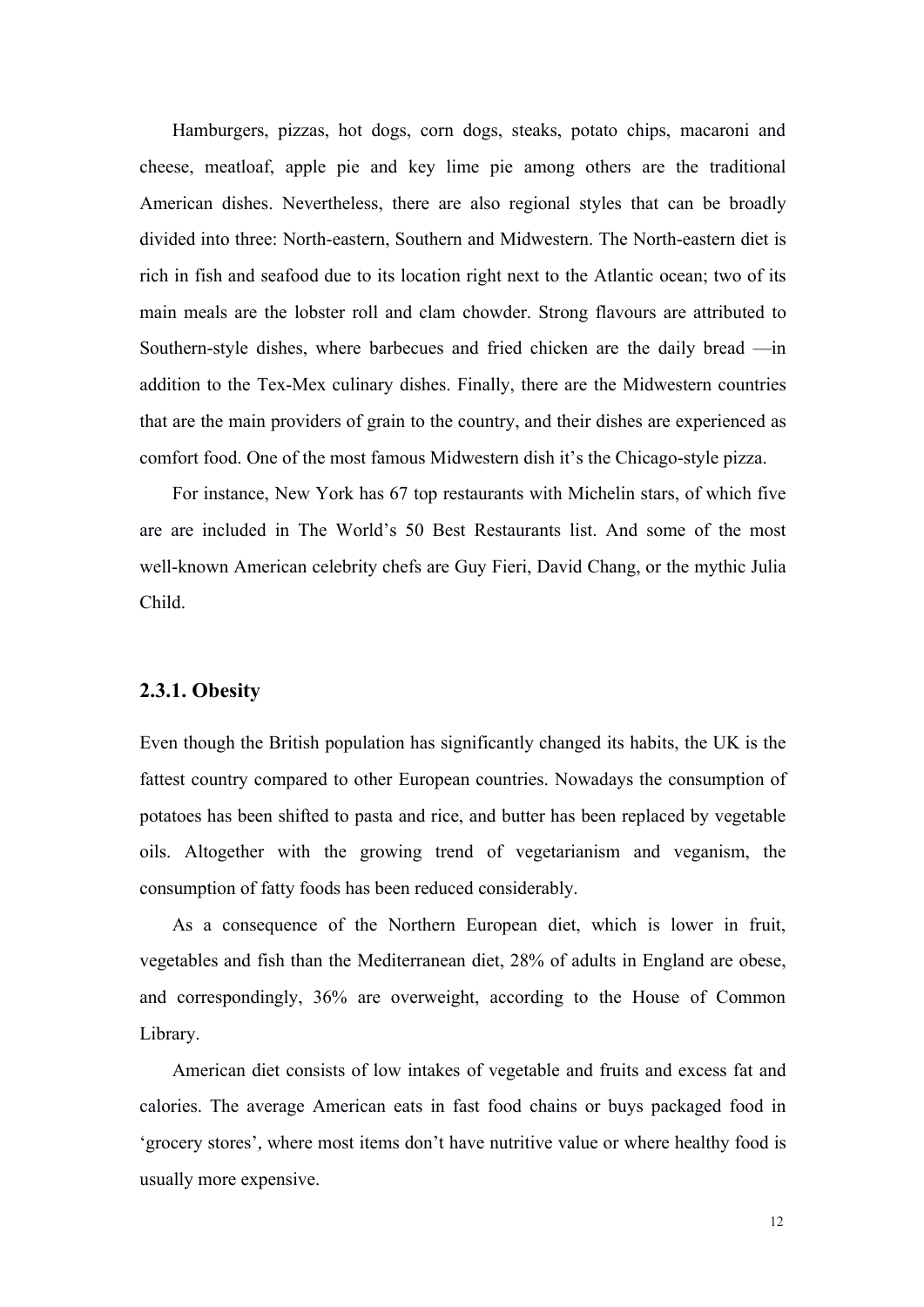As a result, obesity is a cause of great concern, 31% of adult Americans are diagnosed with obesity, one of the highest rates of obesity worldwide —and hasn't shown any signs of decline. Research has proved that it has a greater impact on women and African Americans. Also, in 2018, 10% of the total population had been diagnosed with diabetes, which is one of the primary causes of death in the US.

# **2.4. Sports**

In the United Kingdom, the most popular sports are football, cricket, rugby, tennis, badminton and horse racing. The latter is the most popular spectator sport in Britain, after football. The British seem to be obsessed with football as it was created in England and consequently feel a strong sense of pride towards it. All in all, it is the most popular sport around the globe.

London has hosted the Olympics three times, in [1908,](https://www.topendsports.com/events/summer/hosts/london.htm) [1948,](https://www.topendsports.com/events/summer/hosts/london2.htm) and [2012,](https://www.topendsports.com/events/summer/hosts/london/index.htm) and almost held them again in 1944, but they were cancelled as war persisted.

Among others, Britain's main sporting events are Wimbledon, the oldest and more prestigious tennis tournament; Premier League, the top football league in England; Epsom Derby, the most distinguished horse race attended by some of the most affluent spectators; the British Grand Prix at Silverstone Circuit, one of the most important motor race in the world; and the Boat Race, the traditional rowing races between Oxford and Cambridge.

Some British sports celebrities are David Beckham, Lewis Hamilton, Zara Tindal, Andy Murray, Bobby Moore, Gary Lineker, Mo Farah, Wayne Rooney, Michael Owen, Bobby Charlton, Jackie Stewart, Río Ferdinand and Alex Ferguson.

In the United States, the most celebrated sports are American football, baseball, basketball, ice hockey, and soccer. All five are actively watched across the country and have their own professional leagues.

Sport is a mirror of society. Baseball symbolises individuality, the hero running towards success by himself, and American football represents team effort, the union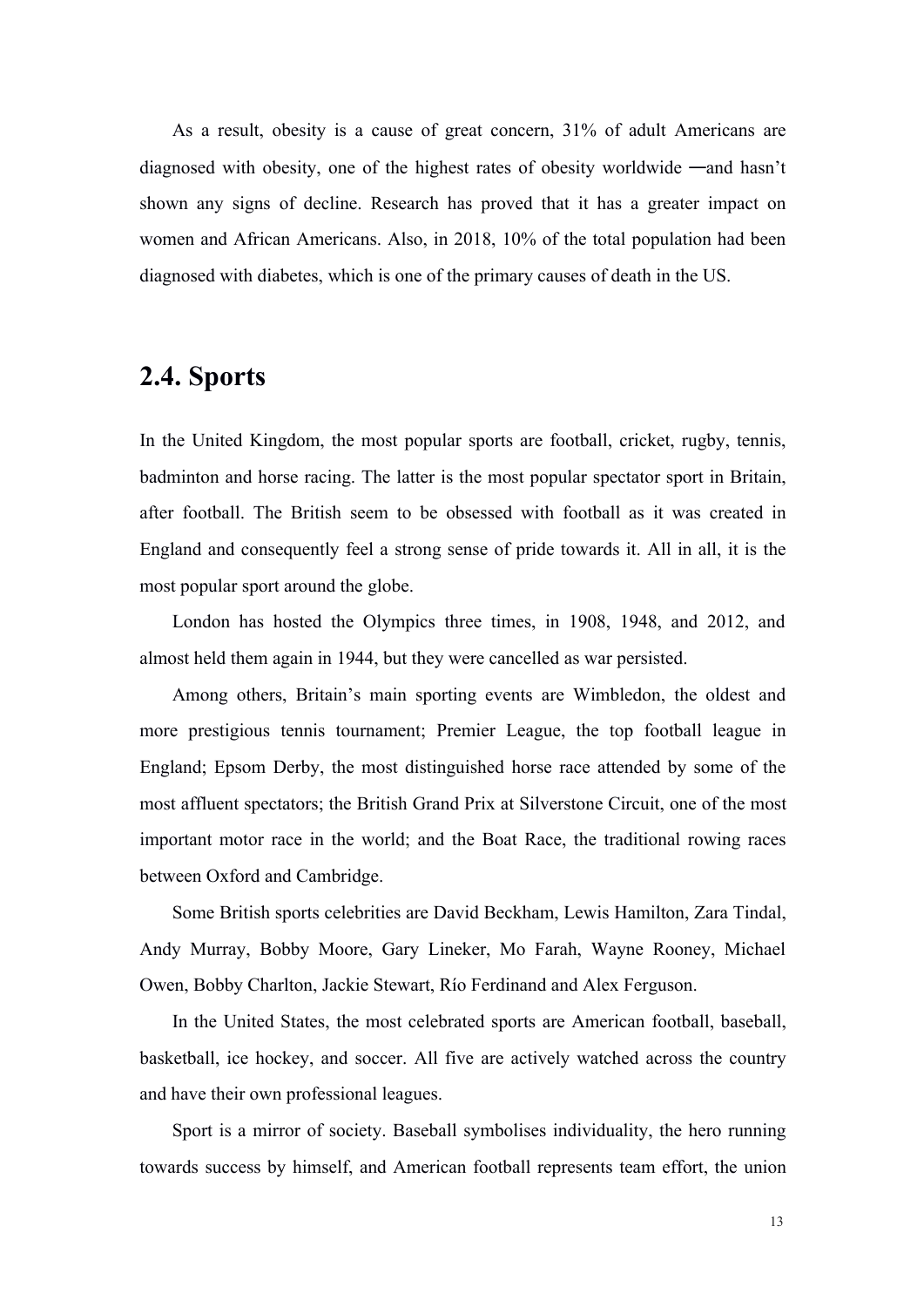to triumph. That is why sports are so meaningful to the point of granting scholarships to potential athletes.

The US also have held two Olympic Games, the 1904 Summer Olympics in St. Louis and the 2002 Winter Olympics in Salt Lake City, Utah. And in 2028, it is expected to be hosting the Olympics again in Los Angeles.

Among others, America's main sporting events are the Super Bowl, the final match of the National Football League; the NBA All-Star Game, a friendly match in which only the best players of each year can participate; the US Open, the third of the four biggest men's golf tournaments; the World Series, the final games of the Major League of Baseball championship; and the US Open of Surfing, a one-week surfing event —the largest in the world—held in California.

Some American sports celebrities are Michael Jordan, Michael Felps, Muhammed Ali, Magic Johnson, Serena Williams, Tiger Woods, Kobe Bryant, Lance Armstrong, Mike Tyson, Floyd Mayweather, Babe Ruth, Jesse Owens, LeBron James and Tom Brady.

## **2.5. Television system**

British and American televisions have different purposes and ways to develop their programmes. Three main elements have an enormous impact on both methods of making television: budget, quality and competition.

American television gives priority to profit through advertising. And because of that, shows can be produced with large budgets and feel free to think bigger. One of their priorities is to sell airtime. In contrast, British television producers have a tighter budget because it is widely supported by public funding, not by advertising companies. Thus, they focus on other aspects rather than commercializing, like giving excellence with less.

When it comes to quality, both are valid methods of making TV, but a significant difference comes to the surface. The British approach is totally about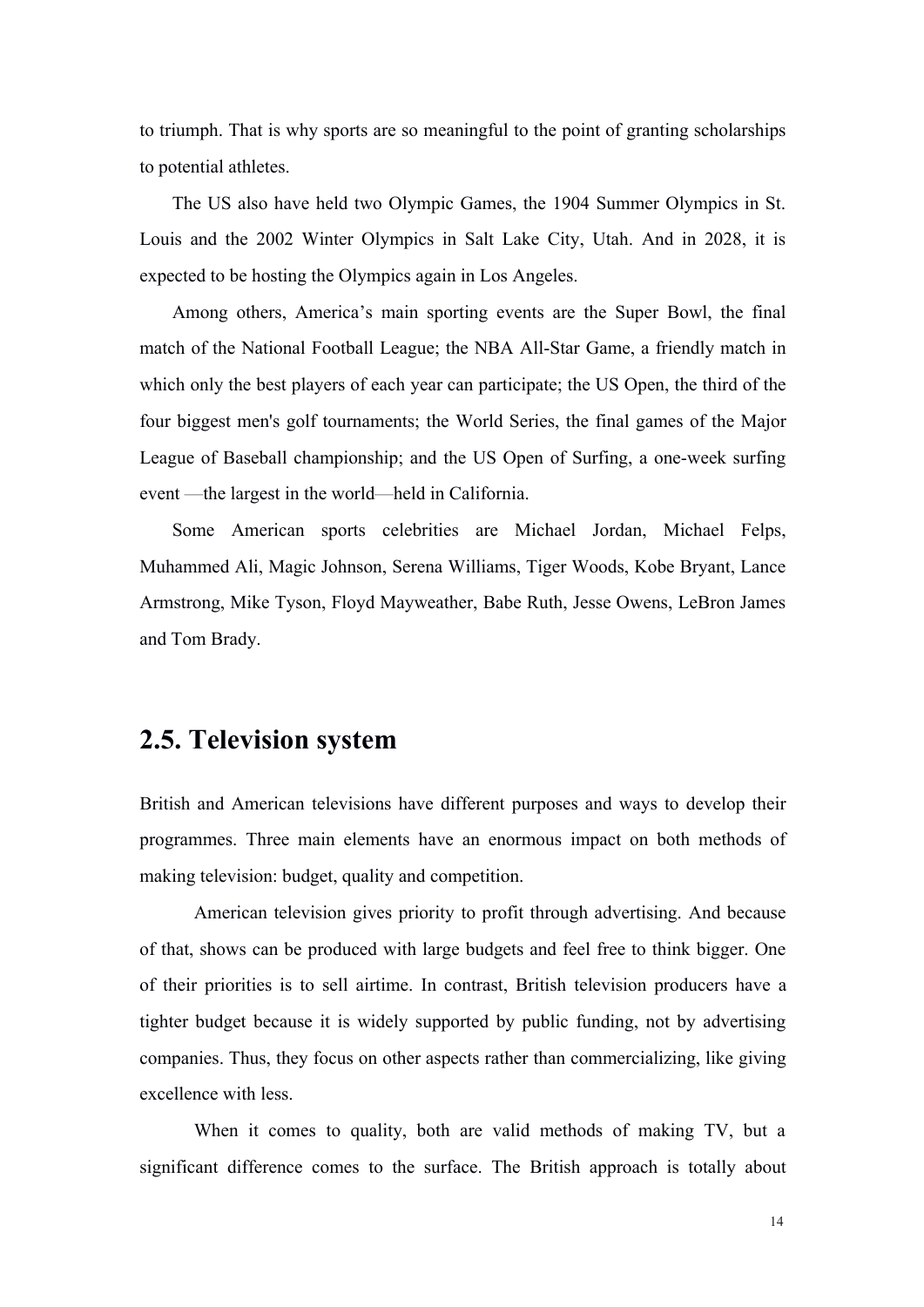providing great shows with a tight budget in a compact time length, whereas the American is about producing massively to make a profit from it. But instead, they can use larger funds and develop impressive Hollywood-style productions.

British television focuses on developing a positive reputation. The real threat for all broadcasters is the BBC; they all compete against it because of its historical success. In contrast, American television centres itself to create stunning products with high rates of the audience, while all networks compete against each other and at the same time against big companies such as ABC, NBC, CBS and FOX.

Oddly enough, in the case of series, the British series have a length of 6 up to 8 episodes per season, while the American have between 18 and 24.British programs often have a shorter run and big gaps between seasons. If there is no story to tell, the production can wait because there is no need to sell advertising time, unlike American television. That also explains why Americans create mid-season replacements —a manner to fill the time slot while the restof the episodes are being shot.

In other words, the UK television companies have a tighter budget, traditionally provide quality in a more compact time and seasons are shortest.On the contrary, US television companies have a larger budget, regularly produce much more dramatic content with script twists and seasons are longer. With their pros and cons, both systems have two utterly different ways to operate.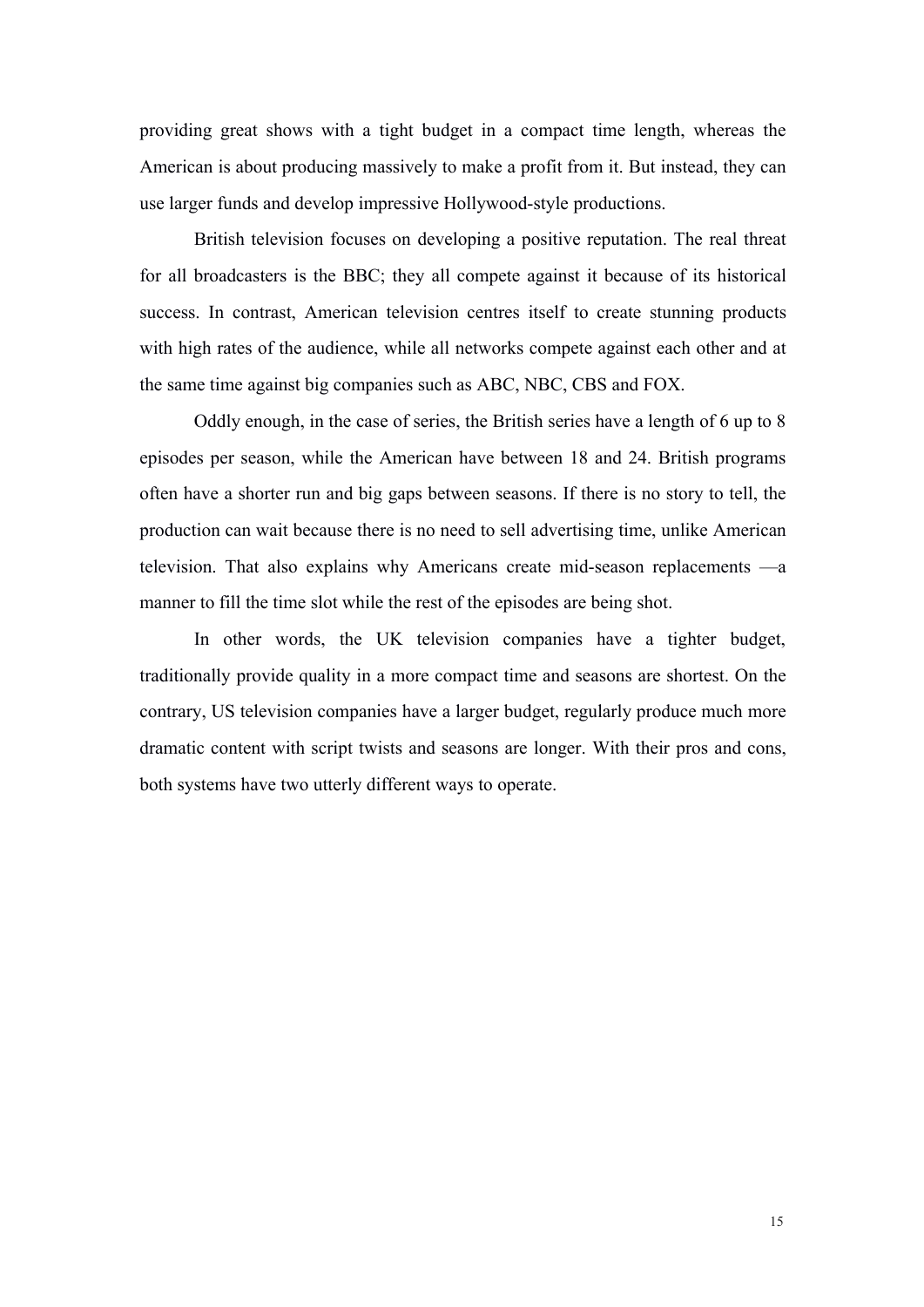# **CHAPTER THREE : Social comparison**

# **3.1. Economy**

The UK is the third-largest economy in Europe, with a GDP per capita of  $\sqrt{40,447}$ . Britain owns coal, natural gas, and oil resources —although oil and natural gas reserves are diminishing. And services such as insurance, banking and business services are the driving force of British GDP growth.

The US is one of the most powerful economies worldwide, with a GDP per capita of \$63,742. Americans are leaders in technological advances, especially in computers, aerospace and medical and military equipment. Nevertheless, their vantage point has lowered since 2014, when the largest economy in the world for over a century slipped into second place behind China (nowadays, it is back in the first place).

Overall, both countries are wealthy and can offer a wide range of products. Private companies run the economies and the vast majority of them provide intangible services. Both countries are modern capitalist societies with free-market systems. In the international trade market, they take leading positions, although the United States undoubtedly tops the list of the world's most powerful economies.

### **3.1.1. Employment**

In the following section, different elements of the employment field are discussed and compared between both countries. For further understanding, each domain is based on statistics, as it is the most accurate way to provide information. The figures used in this section are recent (around 2020 and 2021), and they are extracted exclusively from British and American governmental organisations.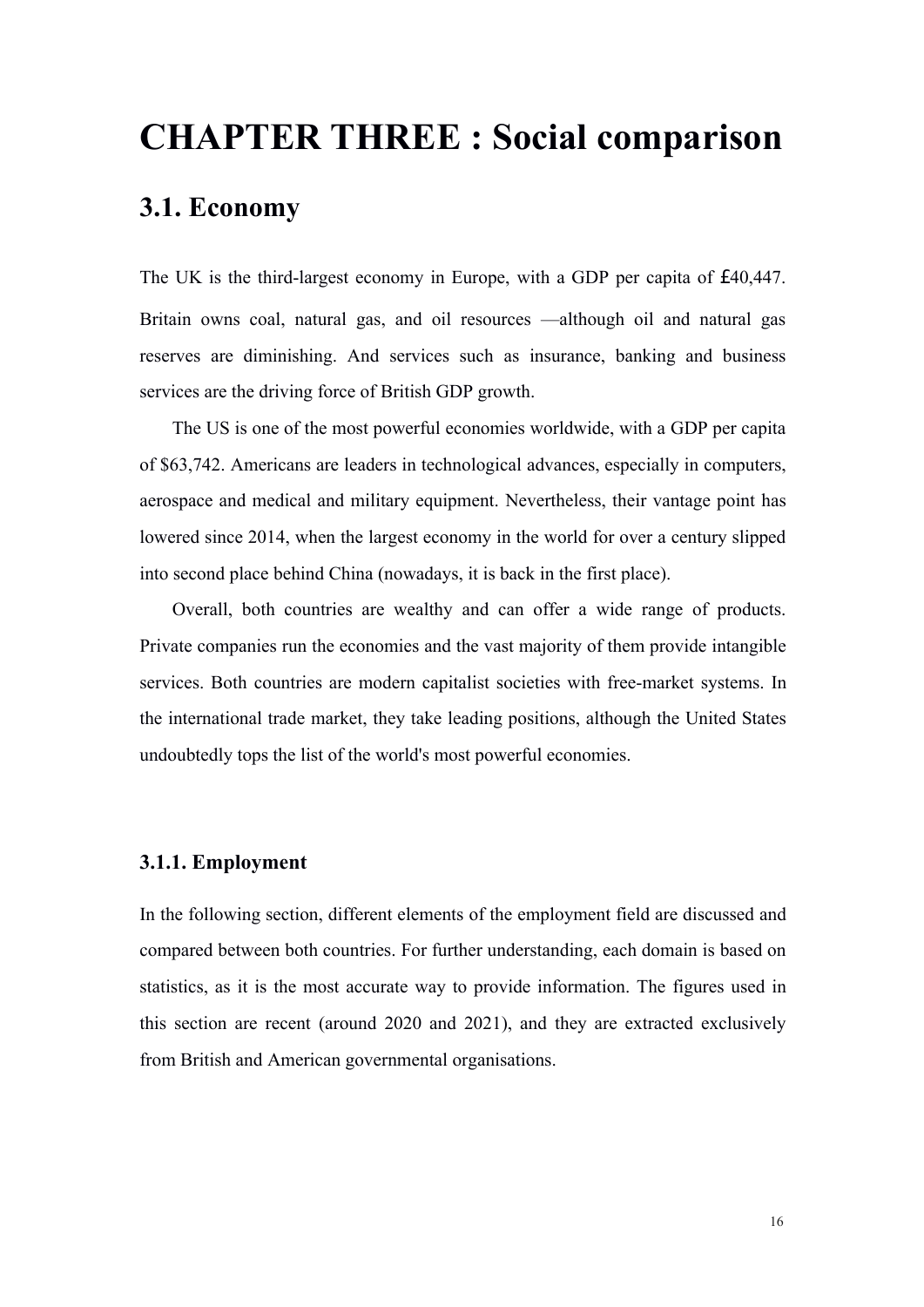## *Informal economy*

The informal economy of a country is usually associated with a deterioration of the state. The more submerged the economy is, the poorer the country will be. Over two million people in Britain work illegally, which means that over 12% of its GDP traces back to the informal sector. In the USA —with a higher number of inhabitants—, 9% of its GDP comes from this unofficial economy.

### *Unemployment rate*

The most recent unemployment rate represents  $5%$  of the population in the UK, the highest figure for five years, meaning that 1.7 million citizens are jobless. In the US, compared to previous years, the percentage has decreased to  $6\%$ , with a number of 9.7 million unemployed persons.

#### *National minimum wage*

The minimum hourly rate for all employees in Britain is ₤8.72, while in America, it is approximately \$7.25 per hour.

### *Average wage*

The average annual pay for full-time employees in 2020 was  $£31,461$  in the UK, whereas workers in the US earned about \$51,168 per year.

## *Paid holidays*

British employees, whose weekly working days are five per week, usually receive at least 28 paid days a year to take some time off. On the contrary, the US is the only developed country in the world that does not have a mandatory number of off-work paid days. Usually, there is a previous agreement between employer and employee to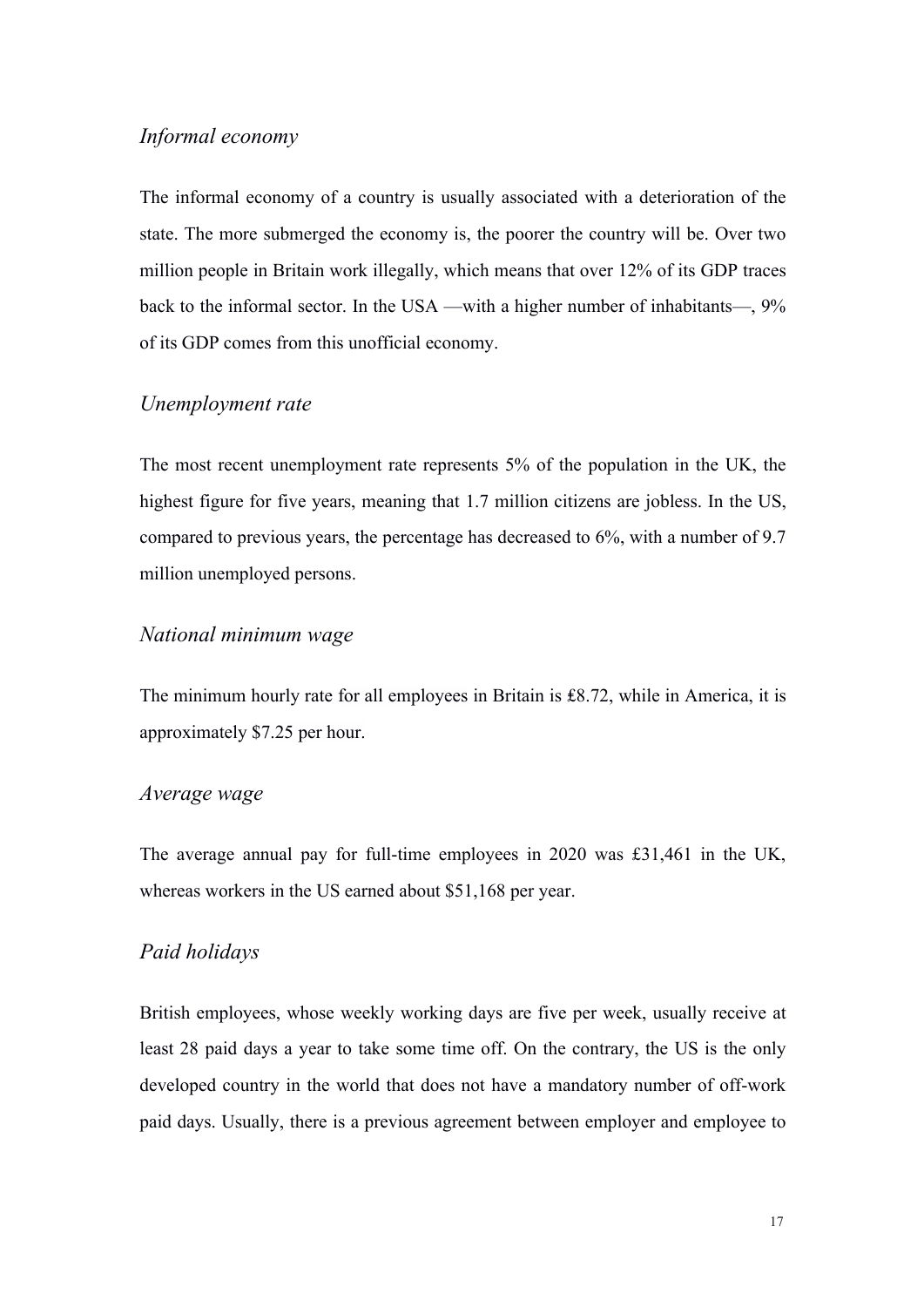settle this paid holiday entitlement. Perhaps, it has to do with the fact that, in America, paid time off is seen as a benefit and not as a right.

## *Legal week duration*

The average British full-time employee usually works 35 hours or more a week, whereas American workers are expected to work at least 40 hours a week.

### *Sick leave*

In the UK, if employees get sick for at least four days in a row, they can receive from the fourth day onwards the Statutory Sick Pay (SSP), which is the minimum amount employers must pay to workers on sick leave. However, self-employed workers aren't entitled to get SSP. In the US, employers are not bound by law to pay sick leave to employees. Nevertheless, progressively more companies are joining the initiative to offer paid sick leave, although terms might vary in each state.

### *Parental leave*

Britons can obtain paid maternity leave for nine months and paid paternity leave for two weeks. In contrast, for most American companies with less than 50 employees, there is no legal obligation to offer paid or unpaid leave to take care of newborns or recover from childbirth. It seems that only five states (New York State, California, New Jersey, Rhode Island, Washington state, and Washington D.C.) are currently enforcing enterprises to provide paid parental leave to their workers.

### *Retirement Age*

Concerning the retirement age, nowadays is a problem as it needs to be extended in order to afford to pay state pensions. The population aged over sixty years old has access to better medical care and a healthier diet; consequently, increasing the global life expectancy. But still, this entails risk as ageing societies receive state pensions for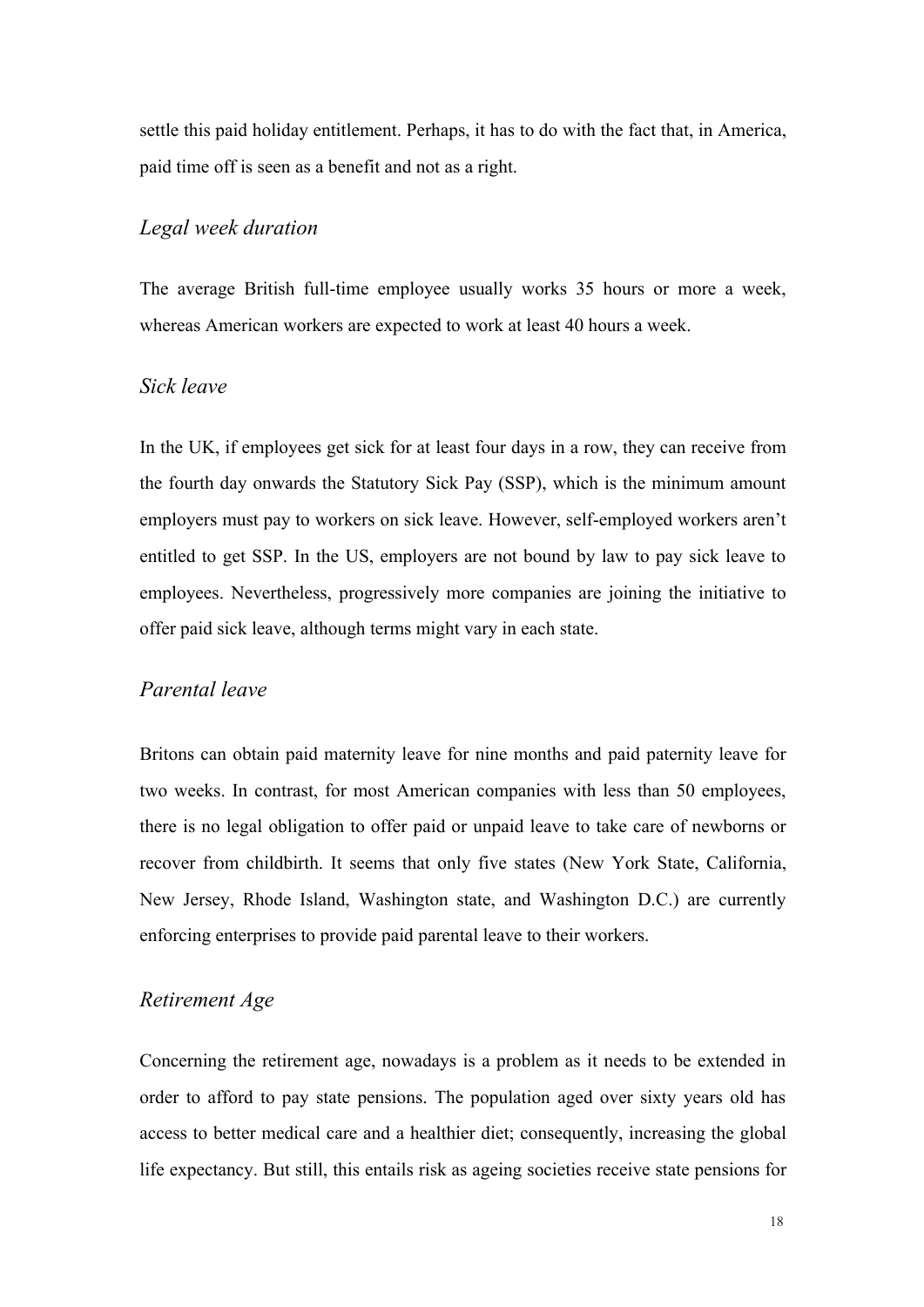a longer time and make more use of health care services, increasing public expenditure. Without further ado, the official retirement age in the UK nowadays is sixty-five —although gradually has being increased to sixty-seven. However, in the US, the system works differently: if a person retires before its 'Normal Retirement Age', his or her benefits will be reduced. And if they do otherwise, their pensions will increase. The Normal Retirement Age varies by year of birth and ranges from sixty-five to sixty-seven.

#### *Social security contributions*

In the UK, on the one hand, employers pay 13.8% for National Insurance on all earnings over £169 per week and are deductible for corporate income tax. On the other hand, the amount of National Insurance paid by employees is subject to their employment status and how much they generate. If their income goes from £184 up to  $£967$  a week, they must pay a  $12\%$  rate, and if they earn more, the rate is deducted to 2%. In the US, the current tax rate is paid equally by employer and employee, which implies paying 6.2% each. In total 12.4% of taxes go to state coffers.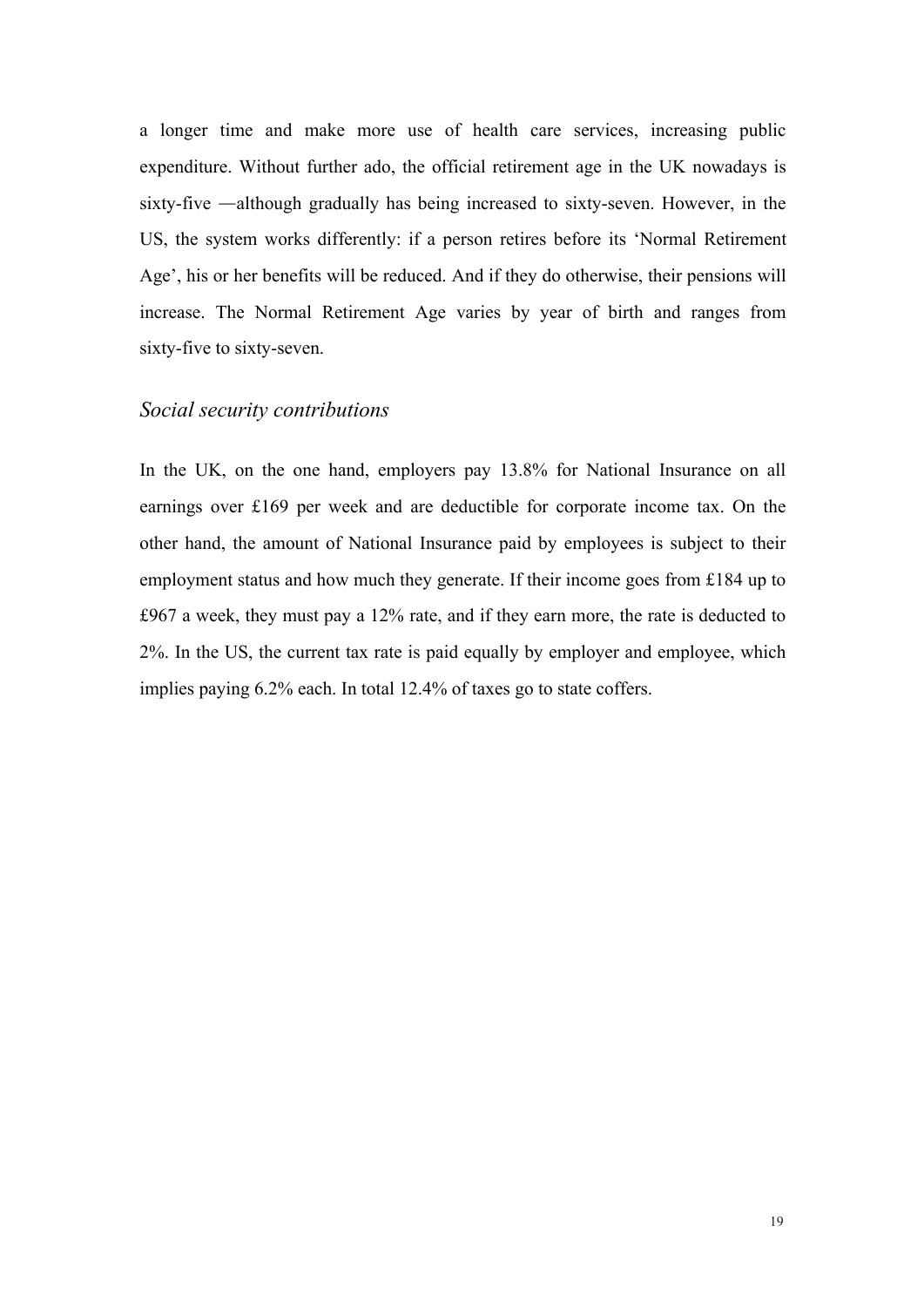## *Comparative table*

|                                     | <b>UK</b>                           | <b>US</b>                 |
|-------------------------------------|-------------------------------------|---------------------------|
| <b>Informal economy</b>             | 12%                                 | 9%                        |
| <b>Unemployment rate</b>            | $5\%$                               | 6%                        |
| National minimum wage per<br>hour   | £8,72                               | \$7,25                    |
| Average wage                        | £31,461 a year                      | \$51,168 a year           |
| <b>Legal weekly duration</b>        | 35h                                 | 40h                       |
| <b>Paid holidays</b>                | 28 paid days                        | 0 paid days               |
| <b>Sick leave</b>                   | Paid from the 4 <sup>th</sup> day   | 0 paid days               |
| <b>Parental leave</b>               | 9 paid months $/2$ paid No<br>weeks | paid<br>parental<br>leave |
| <b>Retirement age</b>               | $+65$ years old                     | 65-67 years old           |
| <b>Social Security Contribution</b> | $13.8\% + 12\%$ or $2\%$            | $6.2\% + 6.2\% = 12.4\%$  |

In conclusion, analysing the previous data, the UK generally seems to offer a better work-life balance. But we must not forget that the United States is an immense country with a large population; therefore, it is more difficult to provide employment benefits to a diverse population with different requirements. Also, the American culture seems to be based on success through ceaselessly hard work, as OECD figures corroborate that Americans work more than 107 hours a year compared to the British.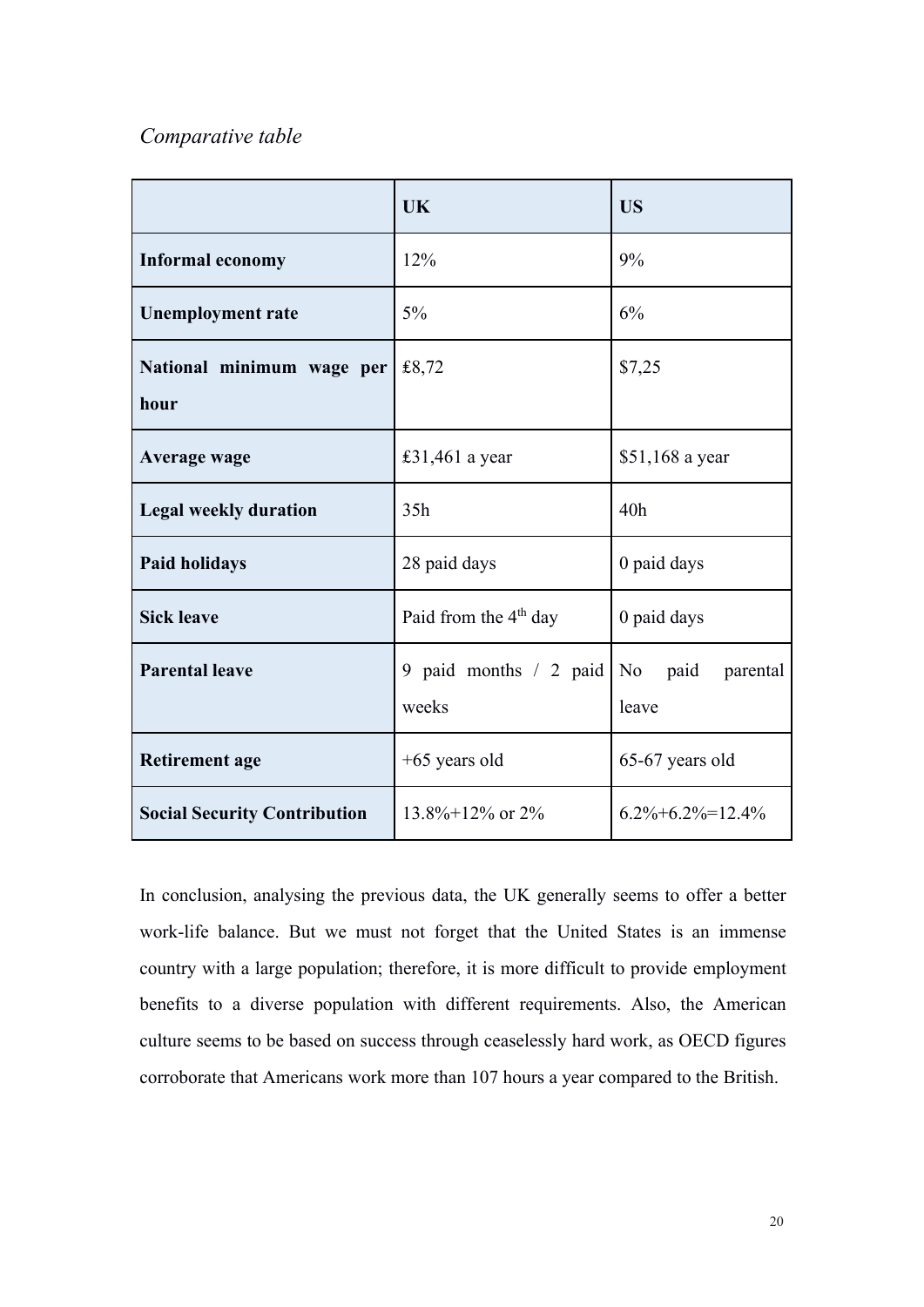#### **3.1.2. Health care system**

On the one hand, the British have universal access to healthcare. In particular, to the National Health System (NHS), which provides healthcare for all citizens regardless of their income. The NHS is funded essentially by taxation and provides free health service at primary —provided mainly by General Practitioners (GPs)—and hospital levels. Nevertheless, as in most countries, health expenditure on services is getting cut; there are financial shortages, long waiting lists and structural deficiencies.

Although the procurement of services is managed at a national level, the healthcare system is decentralised and is regulated by competent authorities from each country. Despite having this public service, private healthcare coverage is in huge demand. Actually, according to national surveys, 12% of the population buys additional private health services.

On the other hand, Americans don't have universal access to healthcare.The health system is a combination of public and private services through free and paid insurances. In this country, the health system is financed at three levels: the first one is the federal government, it provides Medicare, which benefits people over sixty-five years old; the second one is the state government; it manages local coverage and provides Medicaid to veterans, low-income families, individuals with disabilities, etc. —as well as the Children's Health Insurance Program, which functions as an extension of Medicaid but primarily designed to help children in low-income families that haven't been considered for Medicaid—; and the third one is private insurance, which is the predominant form of coverage and in most cases is provided by employers.

According to the United States Census Bureau figures, in 2018, 8.5% of the population (approximately 27.5 million people) did not have coverage. However, it was a significant improvement compared to the figures before 2010, when the Affordable Care Act —colloquially known as the "Obamacare"—just became an official law. It was a reform planned to provide health coverage to uninsured Americans at a lower price.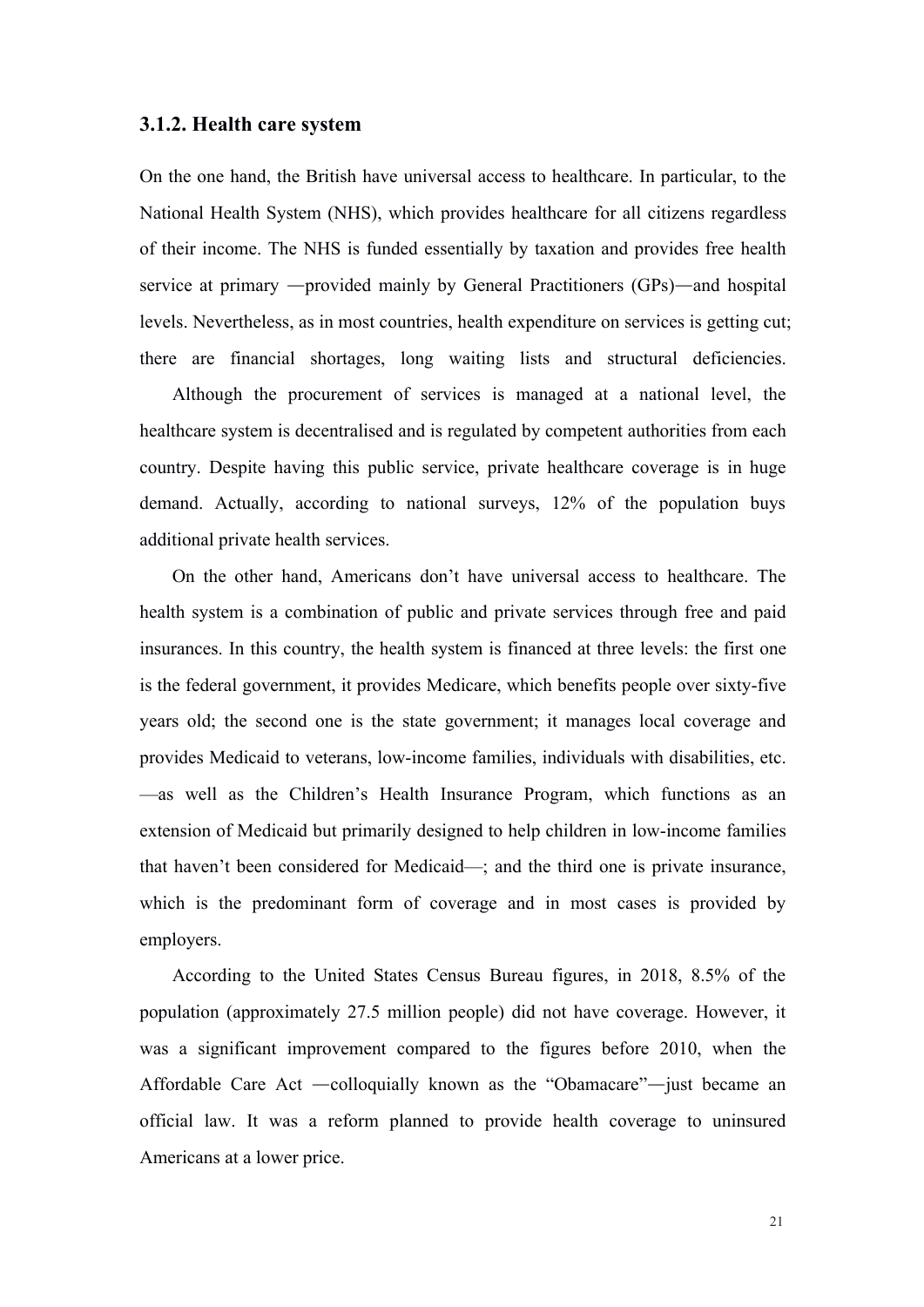Based on the Worlds Health Organisation's report "Measuring overall health system performance for 191 countries", the UK spends 6% of its gross domestic product on health services, ranking the 18th position out of 191, while the US spends a higher portion but ranks 37 out of 191 countries.

#### **3.1.3. Social welfare**

According to the 2019 OECD figures, the social spending in the UK for healthcare, security, education, housing, cultural and social services was 20.6% of GDP in comparison to 18.7% of the US.

Each government designs aid programs to protect the most disadvantaged from economic risk. These programs mainly provide benefits to support widows and widowers, retired, long-term sick and disabled people, low-income families, unemployed people and military service members or veterans. In order to be able to do so, the respective administrations mustcollect funds.

In addition to the government figure, which collects income through taxation, in the UK, the National Insurance (NI) is the other main authority in control of employers and employees' contributions. Retirement pensions —which constitutes almost 90% of benefits—, maternity allowances and unemployment depend on the NI.

In the US, the Social Security Administration (SSA) is the other official administration in charge of social contributions. It is an independent agency that aids about 64 million people, most of them the elderly, disabled people, children, widows and widowers. Thanks to the contribution of 178 million people who work and pay taxes to the SSA.

## **3.2. Education**

School systems in both states are hybrids between private and public funding. This method is socially divisive and perpetuates class segregation. It is no secret that many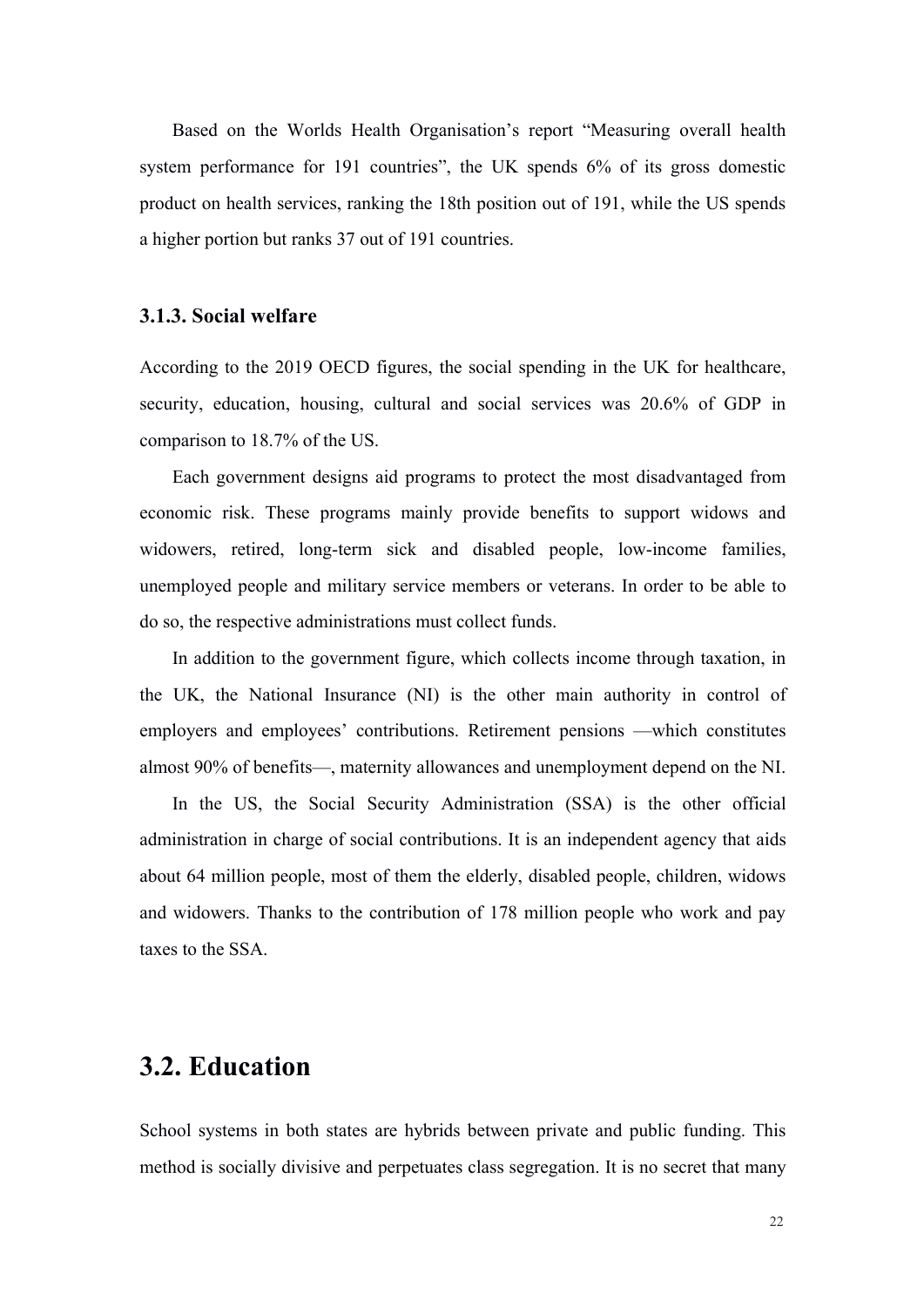of the leading figures in politics, military and business industries have been educated in private institutions and ancient universities. But there are differences in the approach.

The British system bases the students progress on examinations. Moreover, A-Level exams (for university admission) and GCSE exams (to certify a certain level of knowledge or get the school-leaving certificate) are required to enter specific institutions. Instead, the American system assesses its pupils; sometimes with similar tests, but not homogeneously across the state.

A large number of the world's best universities are located in the United Kingdom and the United States. Additionally, a few associations like the American Ivy League or the British Russell Group assemble some of the best universities in their countries. They include ancient institutions such as Harvard and Yale, and Oxford and Cambridge, respectively. Some universities that belong to these organizations are seen as the most prestigious universities in the world.

Generally, the main difference between both systems lies in their means to teach. It is said that American education is 'broad', it provides general knowledge of different subjects; whereas British is 'deep', it focuses on particular matters to specialize better.

# **3.3. Religion**

Even though most Britons describe themselves as religious, it plays an insignificant role in British lives since they occasionally attend religious services. Protestant Christianity is the official state religion. And the British Monarchy persists at the head of the Church of England, or also known as the Anglican Church. The monarch —considering the advice of the Prime Minister— appoints the church leaders, who will be allowed to take a seat in the House of Lords.

About 71% of the population is Christian, for the most part, Roman Apostolic and Anglican. Catholicism is the second most professed faith, followed by Islam and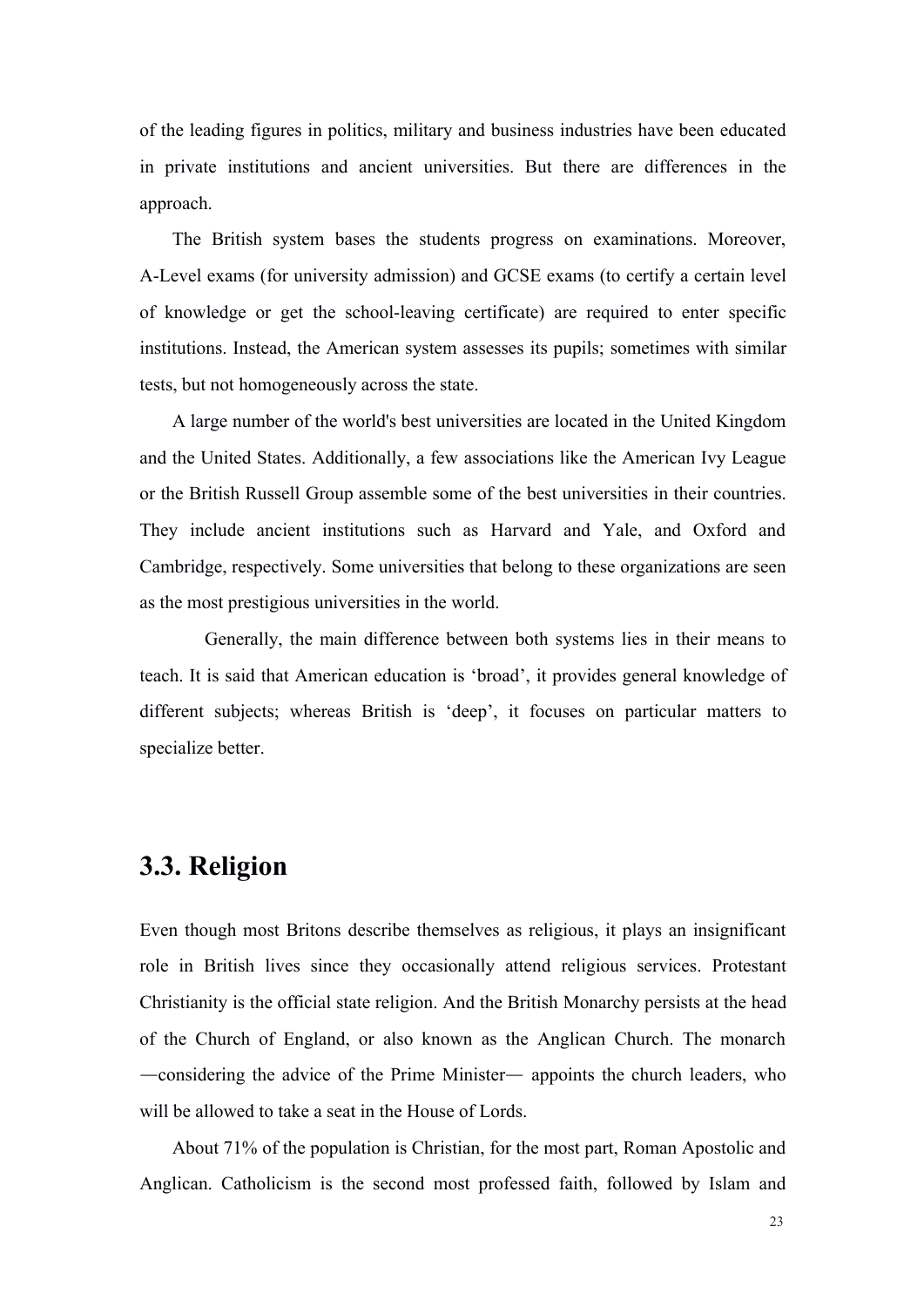Judaism. More specifically, whereas the national church of Scotland is Presbyterian, Northern Ireland and Wales proclaim to be secular states.

In American society, religion plays a significant role, something that is unique among developed countries. According to the Pew Research Center Study, almost 73% of Americans acknowledge being Christian. However, the second most practised religion depending on the state may be Islam, in 20 southern and central states; Judaism, in 15 Atlantic coast states; Buddhism, in 13 Pacific coast states; Hinduism, in Arizona and Delaware; and Baha'ísm, in South Carolina.

In the same way, Americans are also known for being good devotees. In fact, they pray more often and, traditionally, are more likely to attend religious services. An example of that is their way of speaking. For instance, the well-known phrase "God bless America" —which is the original title of a peace song written by Irving Berlin is used to express gratitude to America and its people.

Although, in general terms, in both countries, the number of people who don't believe in God has increased dramatically in the last few years.

# **3.4. Migration**

The main sources of migration in Britain are India, Pakistan, the Caribbean, Africa, Bangladesh and China. And about 8% of the population, that is to say, 5 million people belong to an ethnic minority.

Over the course of migration history in Britain, there have been few historical episodes that triggered great waves of immigrants: the British Empire and its fall, the post-war years and the annexation to the European Union.

In the first place, as the British Empire was growing in the 17th century, migrants from Africa, Asia and America began to arrive for the first time. And people from the same home country started to gather in specific locations such as Chinese immigrants, which renamed London's docklands as 'Chinatown', where opium dens and Chinese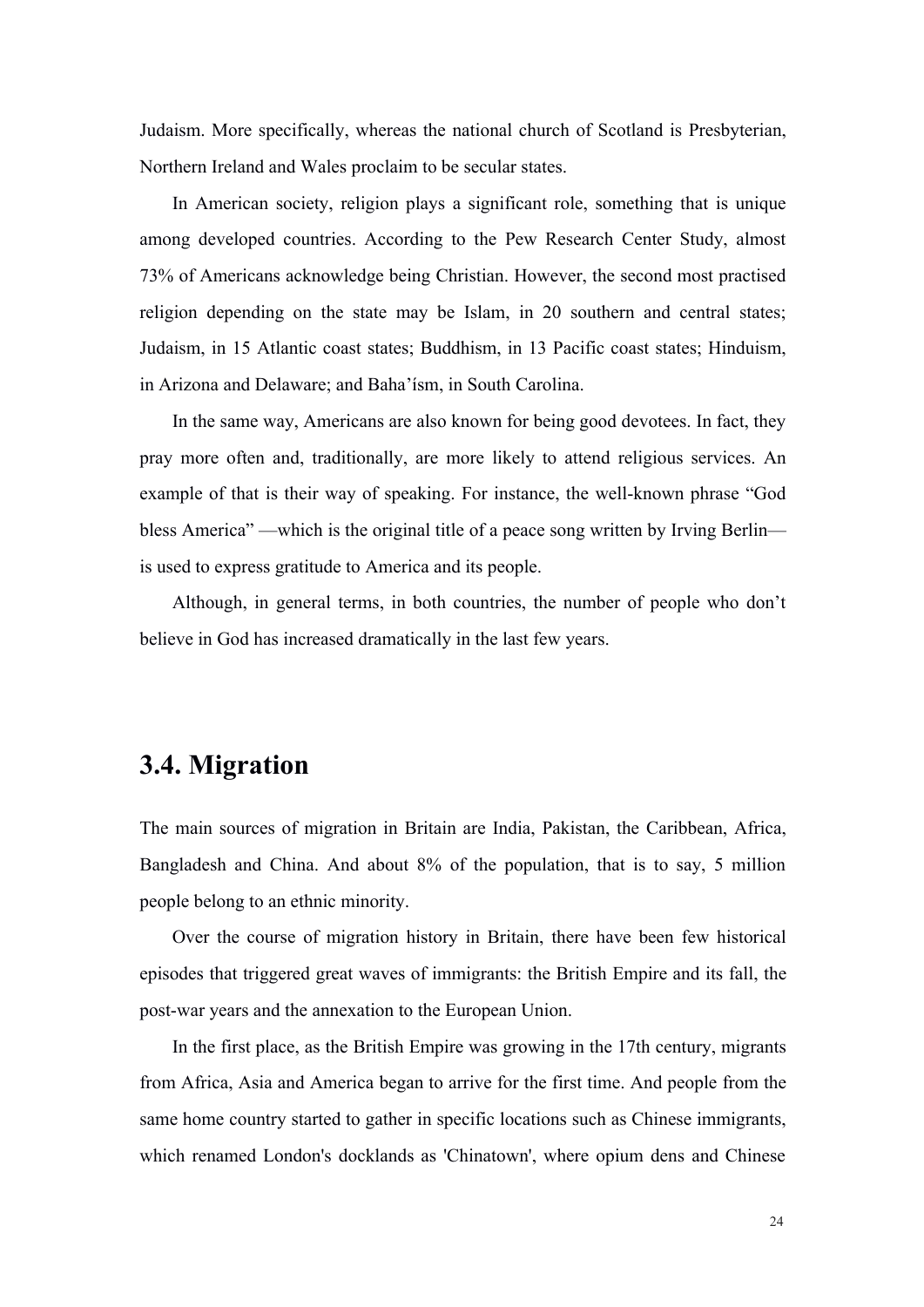shops were quite busy. Also, in order to fill employment vacancies, the British Nationality Act in 1948 allowed 800,000,000 migrants to reside in the United Kingdom without a visa.

In the second place, as the Second World War ended, especially Indians and East Europeans were invited to help recover the country. A large number of the Polish population migrated too; this ongoing trend dates back to that time, so there is nothing new under the sun. Also, many Pakistanis came to Britain after the independence of Pakistan, usually were lower-skilled workers who would take night shifts.

In the third place, since Britain joined the EU in 1973, waves of people from southern Europe (Italy, Spain, Greece, Portugal…) have moved to seek work as their countries' working conditions aren't as good as they are in northern countries.

But how do Britons feel about migration? What is the public opinion about it? The opinion on migration in the United Kingdom is divided as it was one of the main concerns before Brexit. On average, leave voters are more conservative and against immigration, and remain voters are more liberal and think of immigration as a positive development. Also, surveys have revealed that Britons have preferences depending on the type of immigrant, in terms of the home country, customs and skills.

On the other side, America is a country founded by immigrants and even today, thanks to their work the American economy is growing. According to the Migration Policy Institute, in 2020, legal immigrants represented about 26% of the total population, approximately 85.7 million people.

As in any country, the US had great periods of waves of migration. The first migration boom happened during colonial times, where English families —or also called Pilgrims— arrived for the first time in America in the Mayflower. Later, the Irish accounted for the second in number only behind the English. Until the end of the American Revolution in 1783, the British transferred over 50,000 criminals as part of the Transportation Act.

The second wave flourished in 1880 when there was a period of industrialization and urbanization, with the arrival of more than 20 million immigrants. And at that stage, the number of Chinese immigrants was quite large and, as a result, the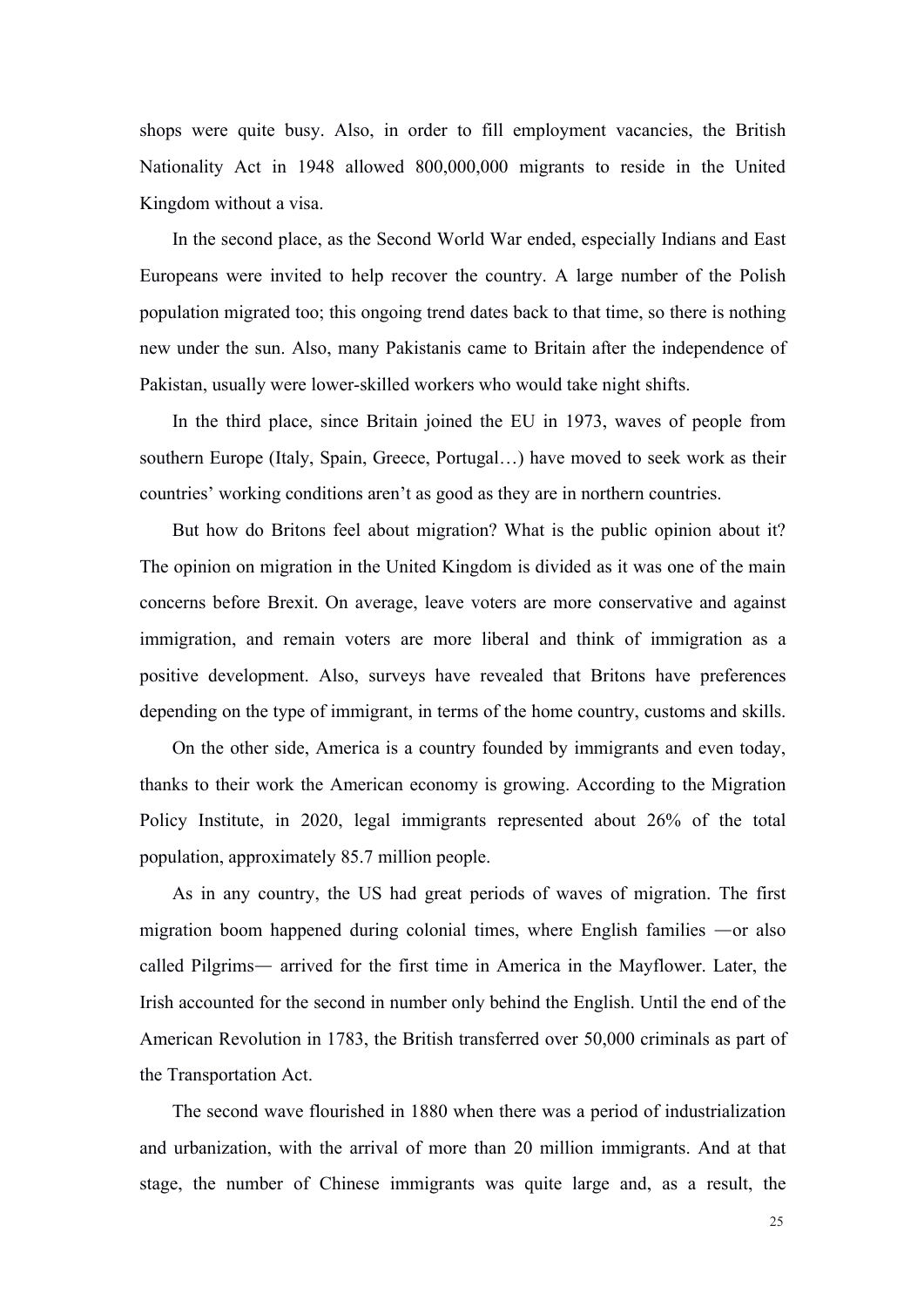government created the law Chinese Exclusion Act to ban them from entering the country, after they had already helped to build the first transcontinental railway and worked in the hardest environments.

The third most important period was in 1892 when for the first time Ellis Island opened to receive immigrants. And from where the Statue of Liberty could be seen as a symbol of the 'American dream' for those hopeful immigrants. The first immigrant to set foot on the island was Annie Moore (an Irish teenager), along with 12 million others.

In addition, from the founding of the United States in 1776 to the creation of the Thirteenth [Amendment](https://en.wikipedia.org/wiki/13th_Amendment_to_the_United_States_Constitution) in 1865, slavery was practised in British [colonies](https://en.wikipedia.org/wiki/British_America). Many West Africans were brought constantly through the triangular trade route. In total, over 12 million Africans were enslaved and forced to work in America —it is considered to be the largest wave of forced migrants in history.

Another rough time was when labour shortages were greatest. It was during the Second World War, back then, Mexican immigrants were recruited to work in fields and were allowed to stay in the country temporarily. And this practice has continued until very recently.

Another big community to migrate were the Cubans; 1.4 million Cubans rushed to the United States driven by the Cuban Revolution in 1953. After the event, Cubans kept migrating to the US, and so there were various remarkable periods such as the 'Mariel exodus' or the 'Balseros crisis', among many others. Since then, Cuba is known for the desperation of its people to emigrate to other countries, especially to its northern neighbour.

By 1920, more than 4 million Italians arrived in the US and represented more than 10% of the foreigners. After Italy's unification, about 27 million Italians went abroad, of which 4 travelled to America. The causes for emigration were different, but they were most affected by crises, such as the agrarian crisis. They basically settled in the same urban areas, so the concept of "Little Italy" was born.

It should not be forgotten that the original inhabitants of North America are the Native Americans. However, they have suffered devastation and also constant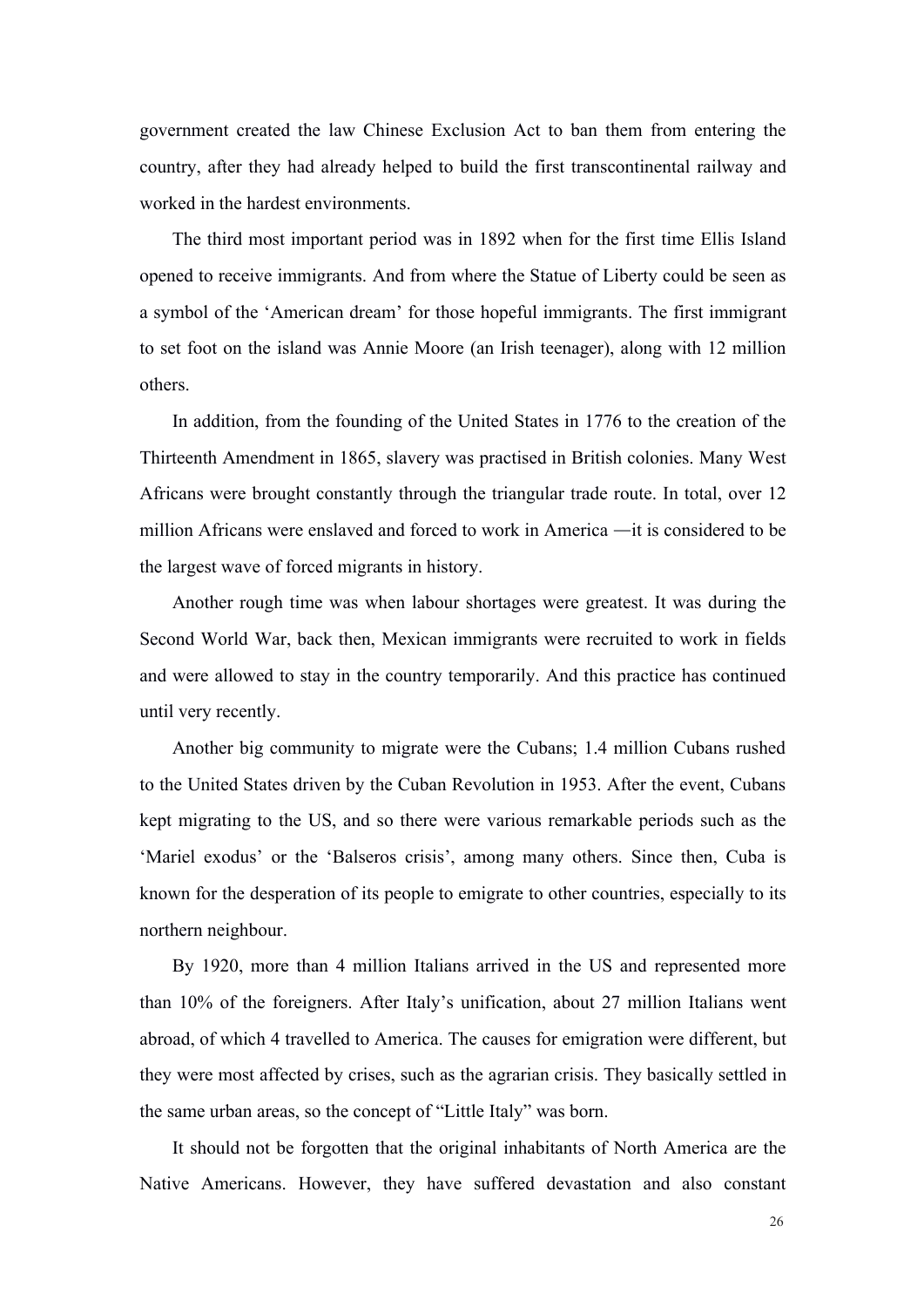discrimination throughout history, something that has tangible evidence as only 5.2 million Natives remain, of which 22% live on reservations.

Nowadays, immigration is a big concern for Americans, but when asking their opinion, they say immigration is a good phenomenon for the country. Although dangerous personalities with negative thoughts against immigrants have arisen, for instance, Donald Trump. However, his actions against immigrants have awakened public protests, such as the 'Black Lives Matter'. It is a fact that Americans are becoming increasingly aware of racial discrimination.

# **3.5. Crime**

The enforcement organisations in the United Kingdom are divided into three different systems depending on the region: England and Wales, Ireland and Scotland. But in all systems, police forces carry out their tasks in regional police stations within their jurisdiction. And are reinforced with agencies such as the National Crime Agency.

According to Statista —a leading provider of data on thousands of topics—, in 2019, 6.43 million crime offences were reported, of which most took place in northern urban areas such as Yorkshire and Humber, North East and London, with 94.9 crimes in 1,000 people; versus Northern Ireland which had the lowest crime rate with 59 crimes in 1,000 people. Also, men between 18 and 24 years old are the most frequent perpetrators. What is more, in the face of this crime increase, British governments have reduced the number of police officers due to austerity measures.

Some of the major crimes that have marked British society were: the intruder who entered the Queen's bedroom, the murder of James Bulger, the Mary Bell case, the Barry Wiliams killing spree or the murders of the not convicted Jack the Ripper.

In the United States, the different police forces are mainly distributed into federal, state, county and municipal.They basically work as police agencies, which are recognised as law enforcement agencies (LEA); some can be known as 'sheriff's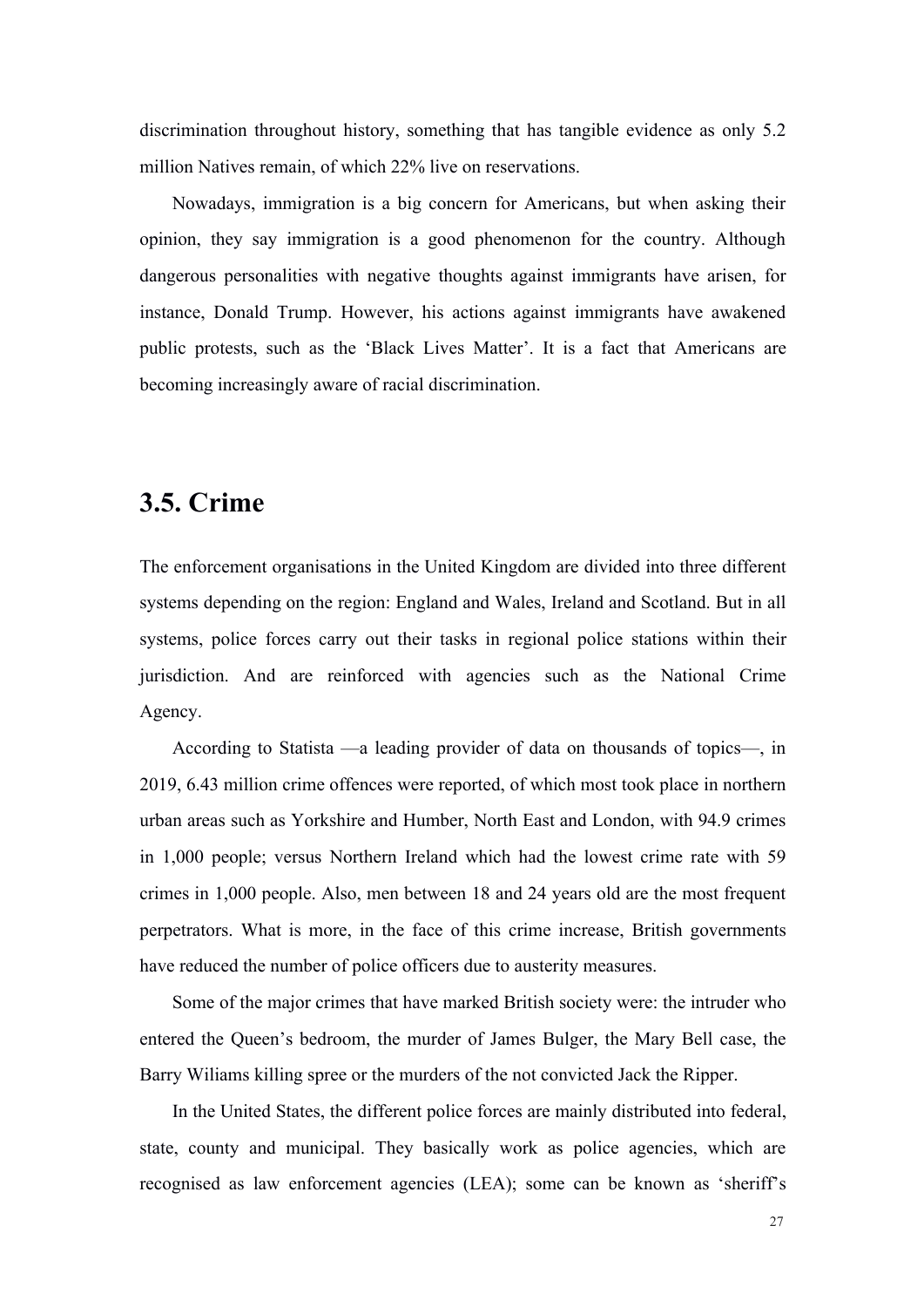offices', whereas the investigative services are usually called 'bureaus', for instance, the Federal Bureau of Investigation (FBI).

According to FBI figures, property crimes are more likely to occur than violent crimes. In 2019, an amount of 2,109.9 property crimes in 100,000 people were reported, compared to 379.4 violent crimes in 100,000 people. Crime rates are higher in states such as Alaska and New Mexico, with 800 violent crimes in 100,000 inhabitants; compared to Maine and New Hampshire with 200 in 100,000 residents. Besides, some of the cities best known for their bad reputation are Detroit and Memphis. In addition, young and black males are the most common profile of the perpetrator in violent incidents.

Some of the numerous murder crimes that shocked America were the assassination of John F. Kennedy, the Manson family murders, the murder of John Lennon or Tupac Shakur.

It is worth mentioning that the US has the highest incarceration rate across the world, with 655 prisoners per 100,000 inhabitants. In 2020, about 2.12 million people in the United States were prisoners, and a considerable amount were black and Hispanic males. Moreover, another particular feature is the life imprisonment and death penalty as criminal punishment. Against other developed countries judgement, some states impose these sentences, although there is no conclusive evidence that the death penalty reduces crime. Similarly, states that have abolished the death penalty have not experienced yet any substantial change.

### *Firearms*

The US has an unusual gun culture among developed nations. Compared to others, the country has laxer regulations and the right to possess firearms is protected by the Second Amendment in the Constitution. It has higher levels of violence related to firearms since it has the largest number of civilians owning guns, with more than 390 million citizens.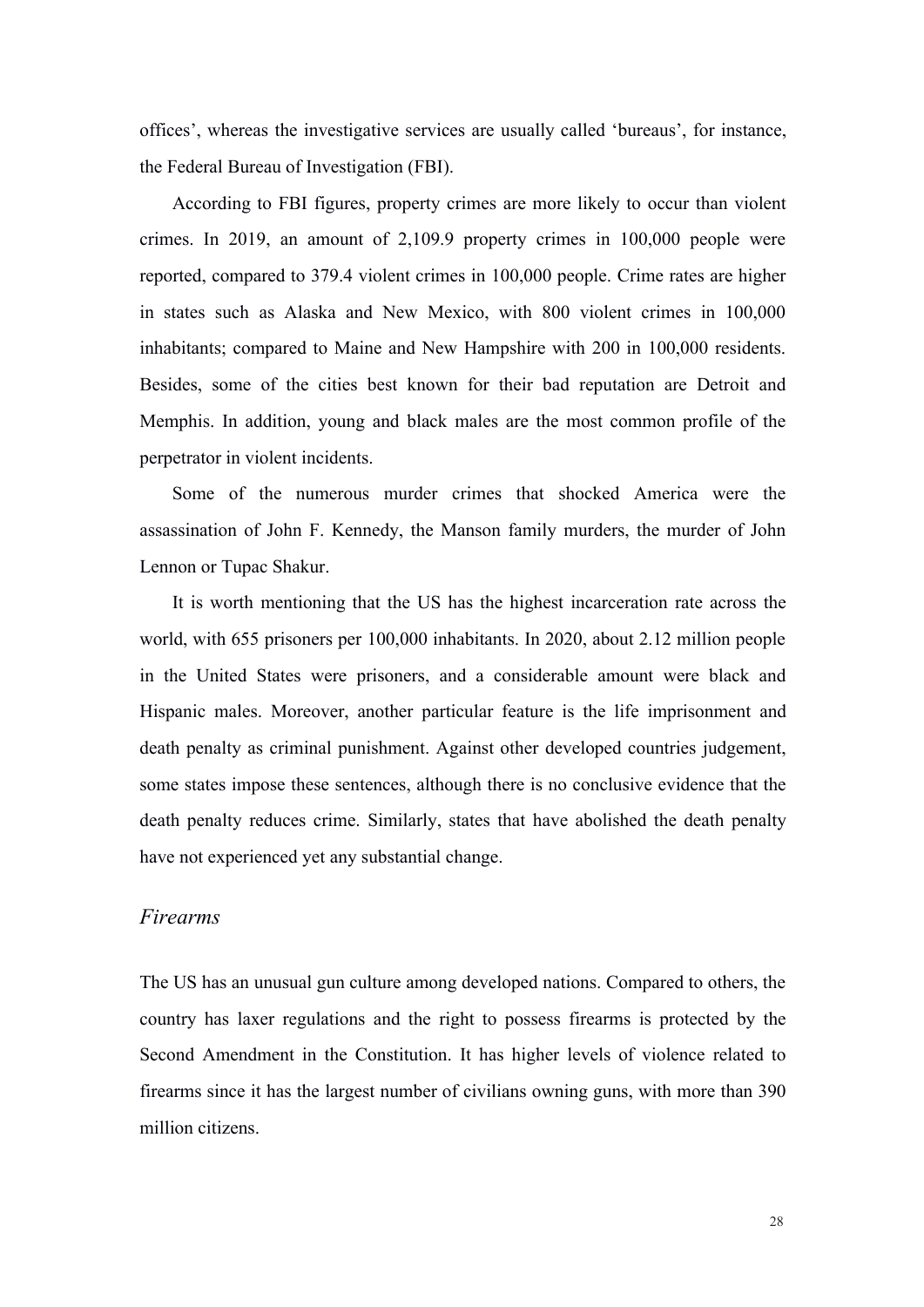The US Centers for Disease Control and Prevention figures showed that in 2019, firearms were the lethal weapons used in 38,300 crime cases, of which almost half of them were suicides.

Public opinion on gun control is quite divided: while some are concerned about mass shootings and ask for more restrictive laws, others such as the National Rifle Association (NRA) —a powerful lobby that disagrees with gun control— campaigns against it by stating that the more guns, the safer the country will be.

#### **3.5.1. Violence and sexual crimes**

#### **3.5.1.1. Violence against women**

In 2020, the Office for National Statistics computed that 4.9 million women in the UK were victims of sexual assault at least once in their lifetime, of which 1.4 million were raped, or suffered attempted rape. Overall, most attacks were made by people the victim knew and nearly all of them represented the male gender. On top of that, most sexual offences do not get solved or even reported; almost a third of women who are victims of rape (or attempted rape) don't tell anyone, less than one in six women report it to the police.

Since lockdown began because of Covid 19, there has been an increase in domestic violence with 1.6 million reports and the source Femicide Census indicates that half of the victims died at the hands of their partners orex-partners. In addition, 7 in 10 women had experienced some kind of sexual harassment.

In the US, according to the National Coalition Against Domestic Violence (NCADV), 1 out of 4 women have experienced domestic abuse. On a daily basis, 20,000 telephone calls to helplines are made concerning domestic violence.

The National Intimate Partner and Sexual Violence Survey (NISVS) indicates that 19.3% of American women are raped at some point in their lives. And almost half of them will be raped by an acquaintance or a partner. In addition, over 21.8% reported being gang [rapes](https://en.wikipedia.org/wiki/Gang_rape).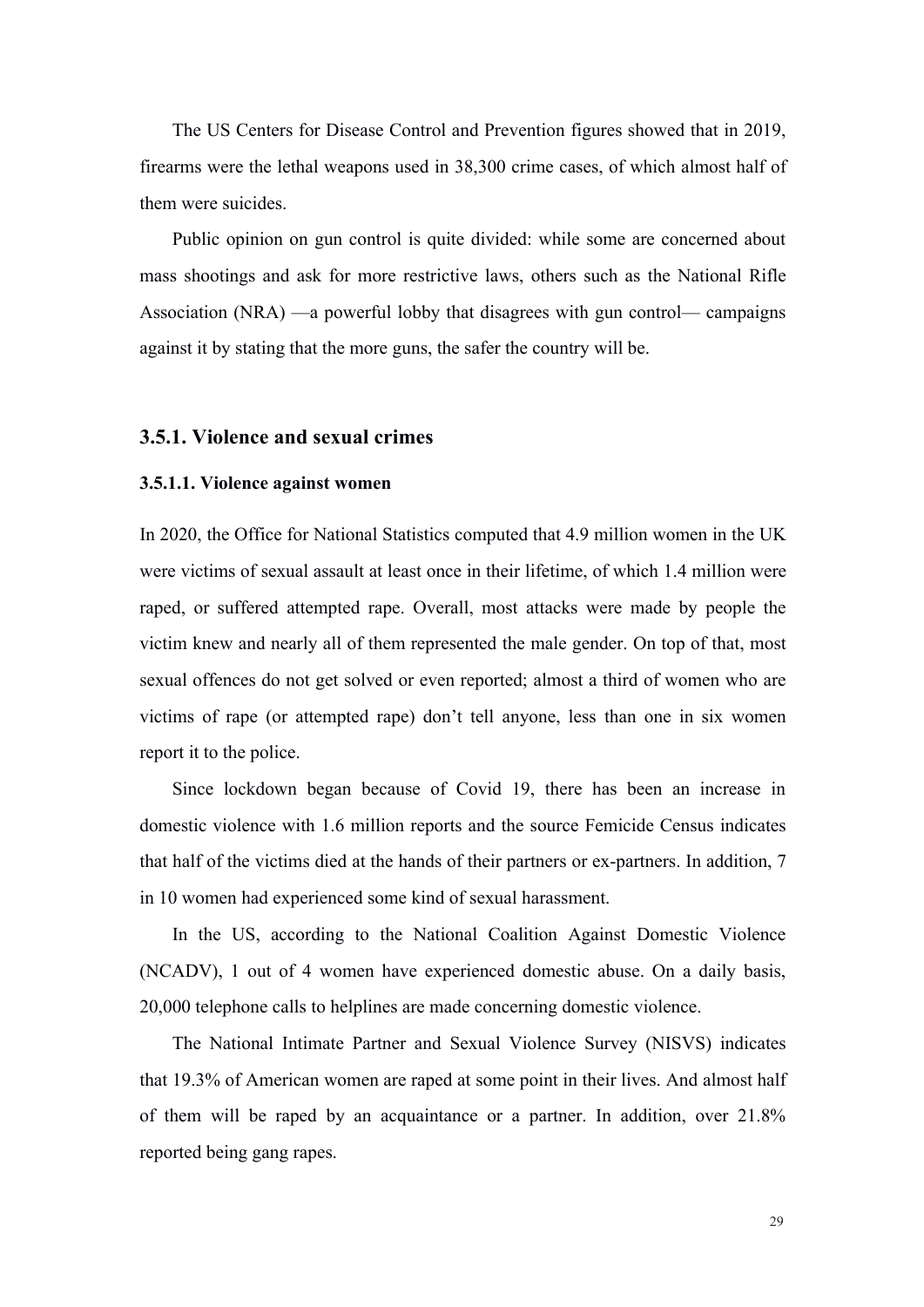Day by day, sexual assault is becoming much more relevant as a public matter. For instance, in 2017, in the aftermath of the sexual abuse accusations to the film producer Harvey Weinstein by over a hundred women, the #metoo movement became popular with the aim to expose how common sexual assault is.

#### **3.5.1.2. Child Abuse**

The National Society for the Prevention of Cruelty to Children (NSPCC), which is the British leading children's charity that has been caring since 1890, points out that the real number of abused children can be difficult to obtain. It is basically because many refuse to speak and it is difficult to unearth the facts ofwhat happened to them.

However, the truth is that these types of cases are awfully frequent; approximately 50,000 children have required child protection, as 1 out of 10 children is affected by neglect in the UK. In the last year, around 23,000 sexual offences were reported, of which 5,500 were against children under 11. Also, in the last decade, an average of 62 children per day were dead by maltreatment and abuse.

The Child Protective Services (CPS), which is the American agency for child protection par excellence, mentioned that in 2019, 656,243 cases of child abuse were reported, and by far the most usual maltreatment was neglect.

Taking race into account, the highest rate of child abuse is found especially in American Indian and Alaska Native children, with a rate of 14.8 in 1,000 cases, of which children between two to five years old were the most usual age victims.

Since 2007, approximately 1,809 child deaths have been reported as a consequence of abuse and neglect. Most of them were mistreated by their parents.

#### **3.5.1.3. Human trafficking**

The National Referral Mechanism (NRM), which is a UK Government instrument that identifies and supports potential victims of modern slavery, showed in its 2017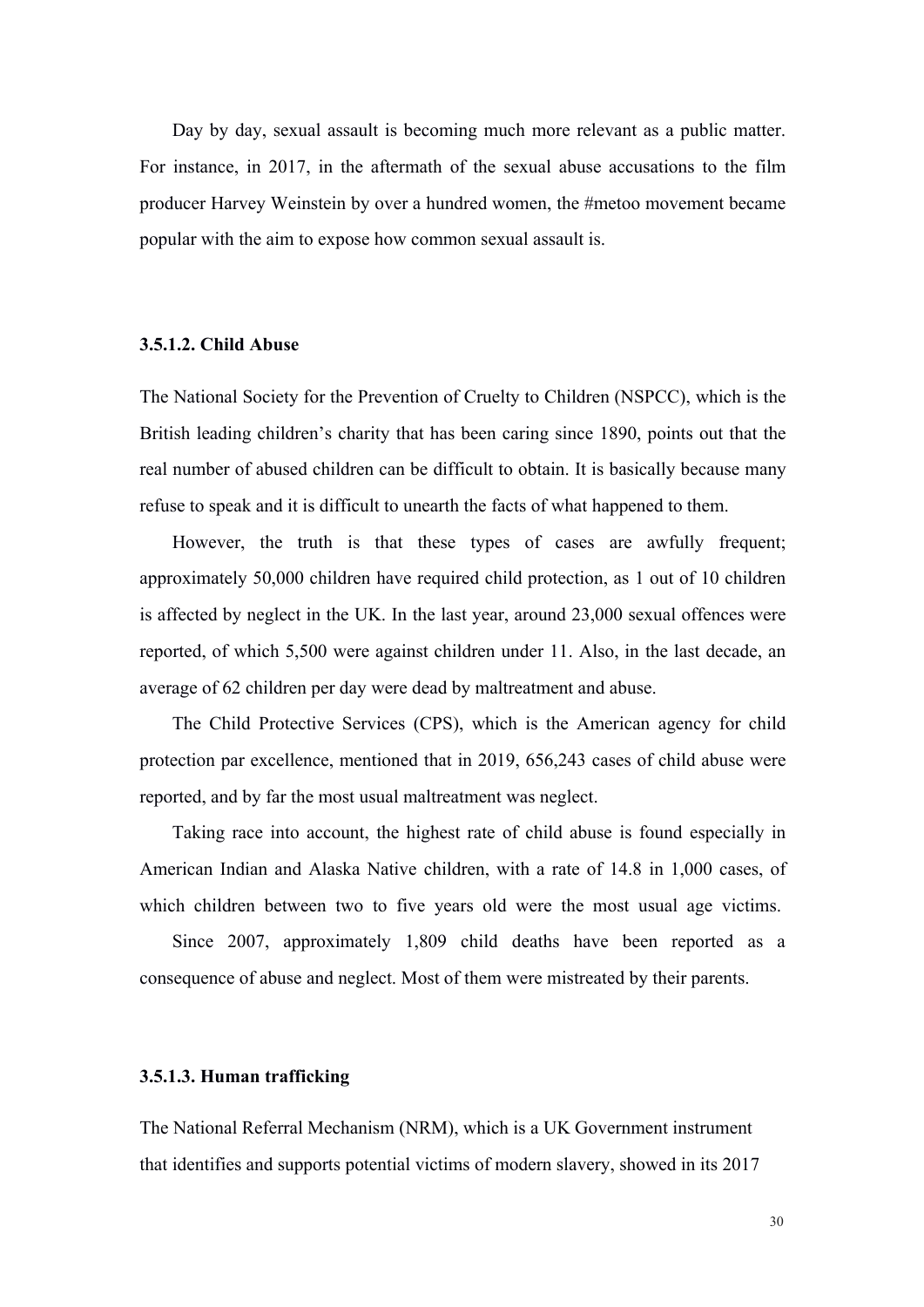statistics that 5,145 people were in forced labour. Over 1,744 cases were related to sexual exploitation, with 559 involving children; and Albania, China, Nigeria and the UK were the most usual nationalities implicated.

The 2017 Federal Human Trafficking Report, which is an American annual report of the Human Trafficking Institute, published that there were 8,759 human trafficking cases and almost 95% of all involved sex trafficking, of which 65% implicated children.

#### **3.5.2. Illicit drugs**

Every year, the UK registers the second-highest rate of drug use in comparison with the European countries. It has a severe problem with over 3,000 drug-related deaths every year, in other words, 76 deaths per million inhabitants. It seems that drug awareness has yet to get through the youngest, as the issue is a great concern. The main drugs used by Britons are opioids, cocaine, benzodiazepines, MDMA and ecstasy and Ketamine.

At the same time, in 2019, the police performed 108 thousand cases of cannabis seizure, most of them in the London area. While approximately 68% of citizens support cannabis legalization, the government has no plans to legalize the plant. The Ministry of Justice noted that two-thirds of arrested persons tested positive for drug use. Overall, 15% of British prisoners are incarcerated for drug-related offences.

In the US, the drug-related death rate in 2018 had an average of over 17 cases in 100,000 people, that is to say, 67,367 that year. And the growth of treatment facilities had increased since previous years with the amount of 16,000 centres. The most common types of drugs used by Americans are opioids, cocaine and benzodiazepines. It is worth mentioning that prescription drugs are also a matter of public concern as there is a misuse in pain relievers, tranquillizers, stimulants and sedatives —which are commonly abused.

According to Statista, in 2018, over 14,8% of prisoners (about 190,000 people) served sentences for drug offences. The most common causes were trafficking and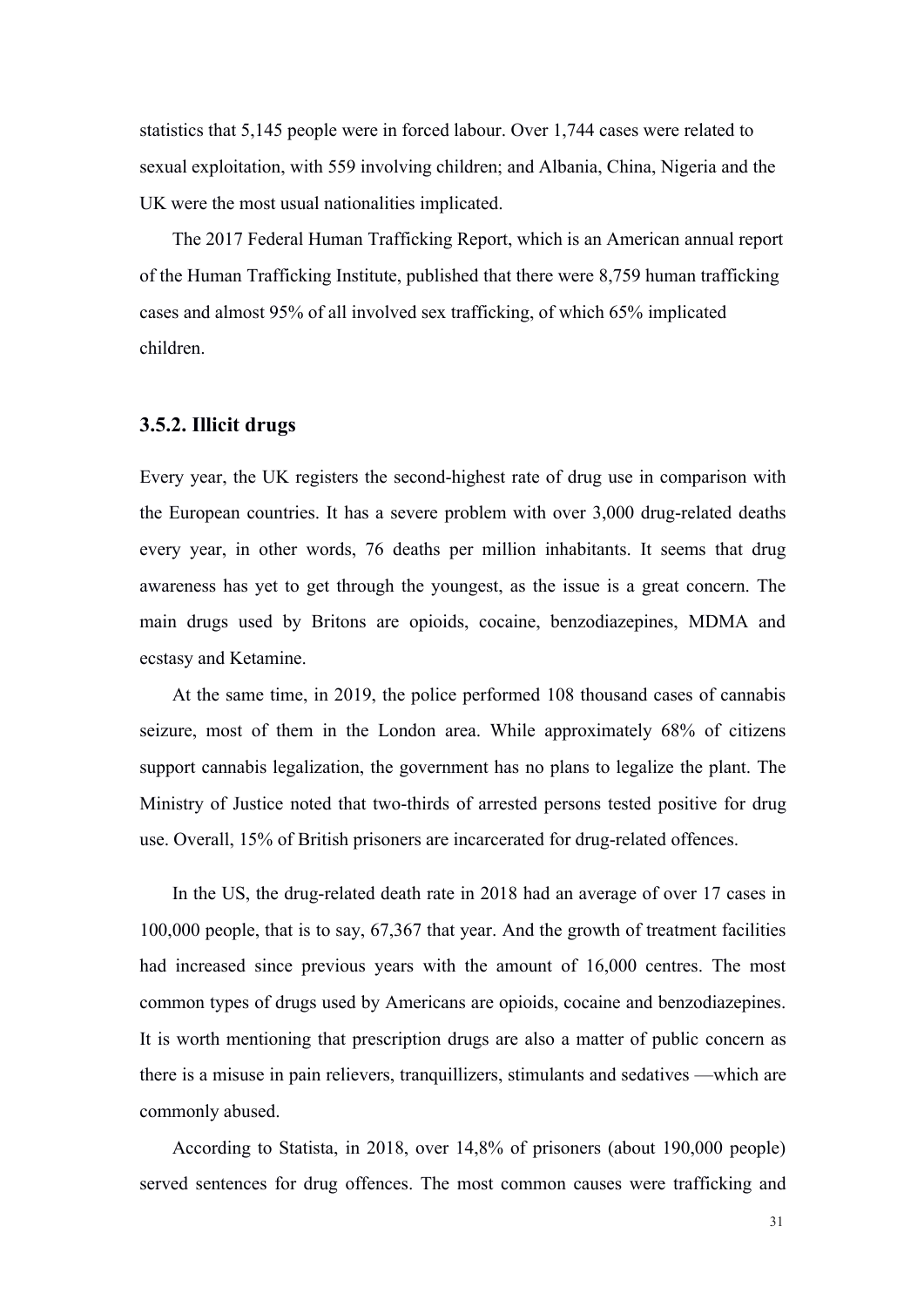possession.

When it comes to cannabis, approximately 127 million citizens use it. And it wouldn't be a surprise if the digit would rise due to its legalization in 15 states and medical marijuana laws in more than 30 states. According to Pew Research, 66% of voters support the adult usage of cannabis and 91% support it for medical use.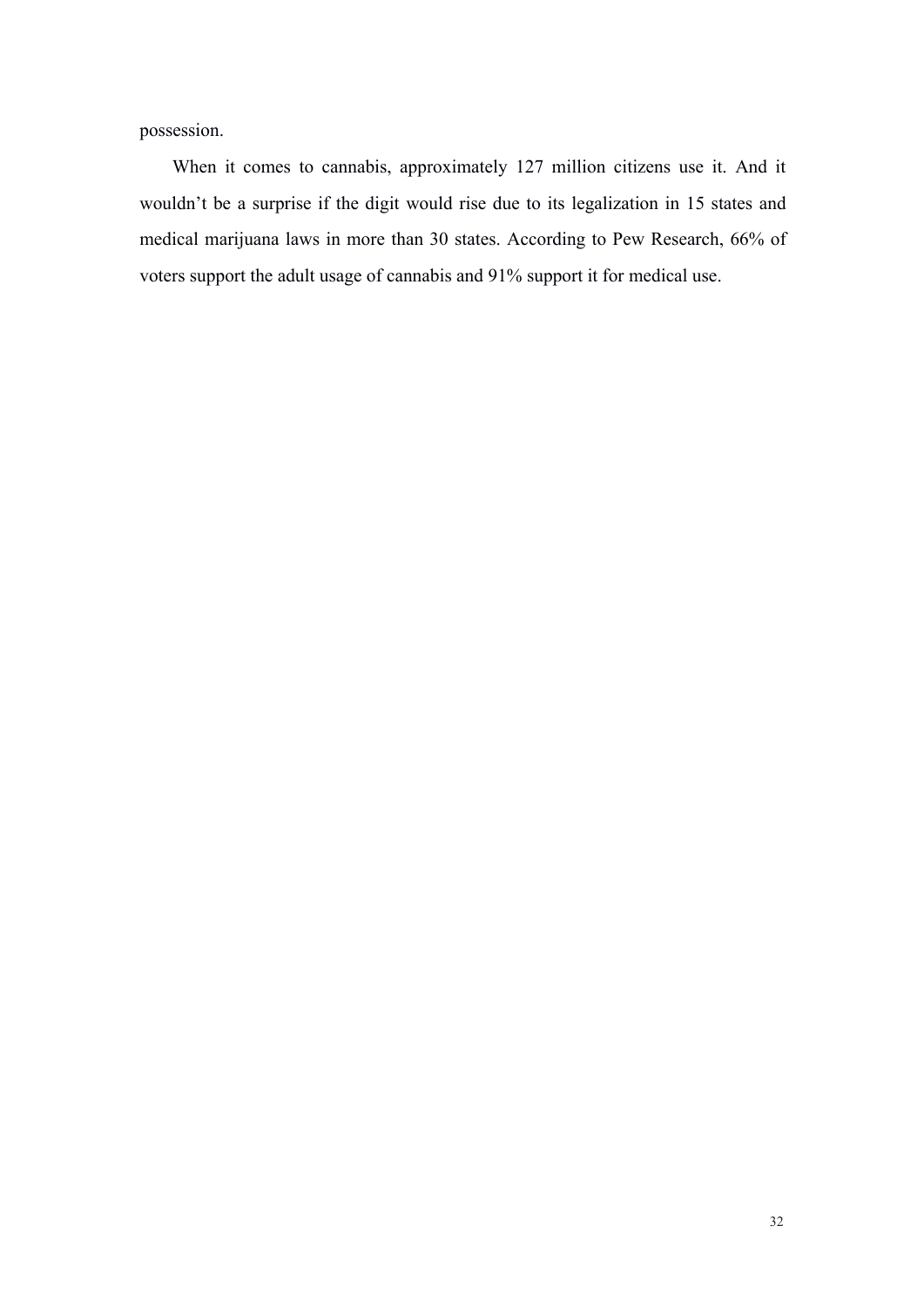# **CONCLUSION**

The significant growth of new market niches entails a rapid rise of new professions like content creators, which to operate efficiently require tools such as this research. In fact, deep knowledge of societies is essential to reach the public.

Having said that, I have attempted to draw comparisons between the British and American societies, focusing my attention on culture and society structures. However, due to the complexity of the theme, not all necessary subjects to understand these societies have been included. Also, it is inevitable to influence my work with a foreign view, which is present throughout this dissertation.

Additionally, two final observations are presented below:

The first one is the difficulty in finding data about all four countries of the United Kingdom. It has been one of the toughest jobs in this paper, as each country has its own institutions and ways of collecting data. For instance, statistics were made according to three different areas: England and Wales, Scotland and Northern Ireland. And sources ,where I could find an ensemble of all information, were scarce.

It leads me to ask myself how systems really work in each country; which system hierarchy do they follow? The key lies in the roots of each country. On the one hand, the British have always had their disagreements to the extent that some of the citizens do not feel British at all. Therefore, the UK is a country that confers power to its counterparts through independent institutions. On the other hand, Americans feel tremendously proud of their country, in their different ways. Consequently, its institutions have a hierarchical structure where there are federal, state and local governments.

The second one concerns the level of influence that cultures have. Britain was once a very powerful nation but now its culture might be seen as old-fashioned. Although we should not underestimate the mother of English-speaking nations, only time will tell. Instead, America is well-known for its strong culture, which is seen as a benchmark for others. It is a mass culture where everything is for sale and success is everyone's target. But how far will it get? Only time will tell.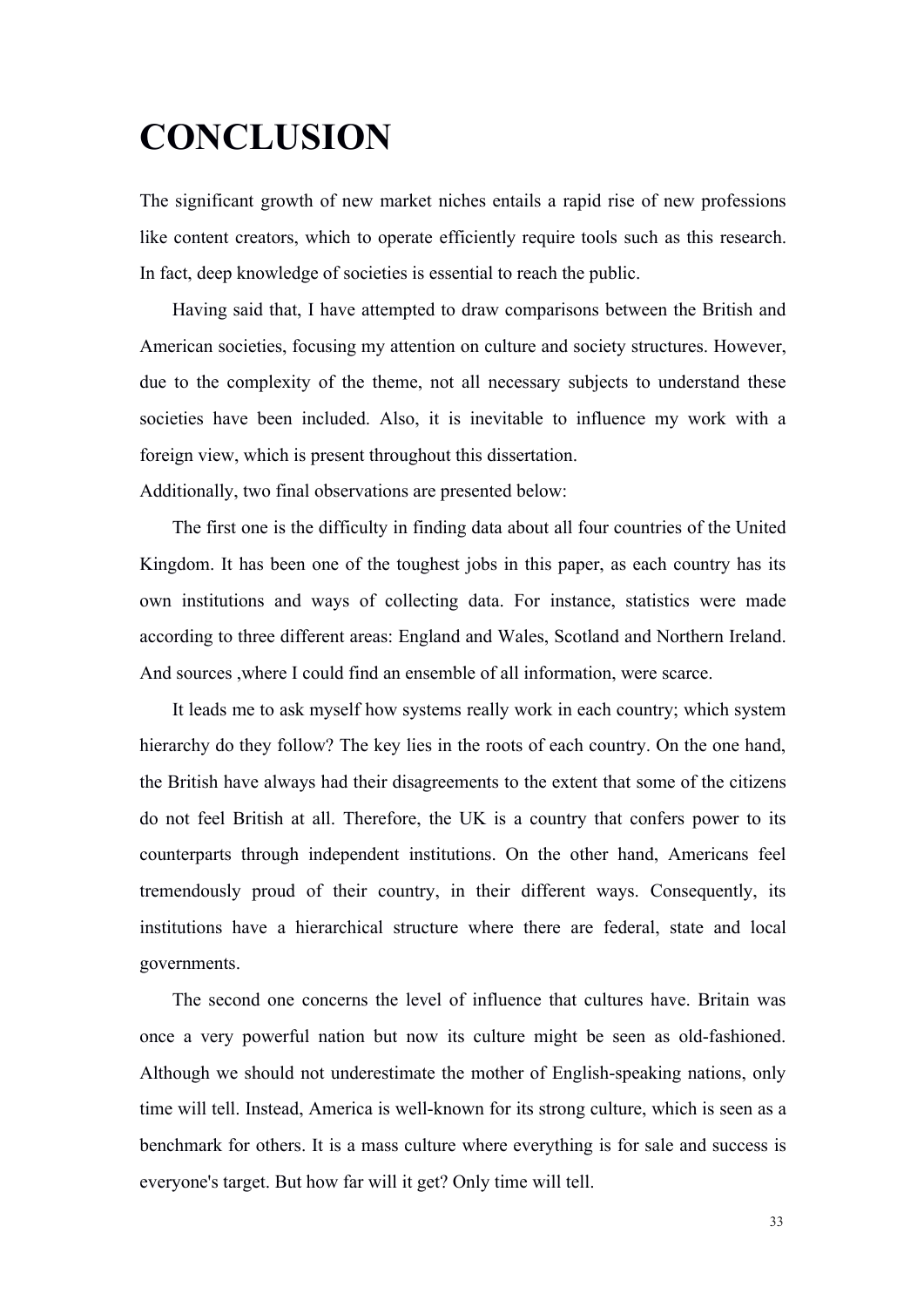To conclude, in order to expand my sociological knowledge about these two nations, I decided to conduct a survey myself to a Spanish-speaking public, about the ideas they associate with each country. A list of the most echoing words in their responses, from the most popular to the least, will be specified as follows:

The United Kingdom: Monarchy, Rain, Fish & Chips, Conservatives, Brexit, Pubs, London, Cold, Tea, Arrogant behaviour.

The United States: Fast Food, Guns, Capitalism, Patriotism, Hollywood, Trump, Hamburger, Racism, Egocentrism, Obesity.

The detailed information presented before is just a hint of what these societies represent overseas. Although, everyone should feel free to make their own assumptions.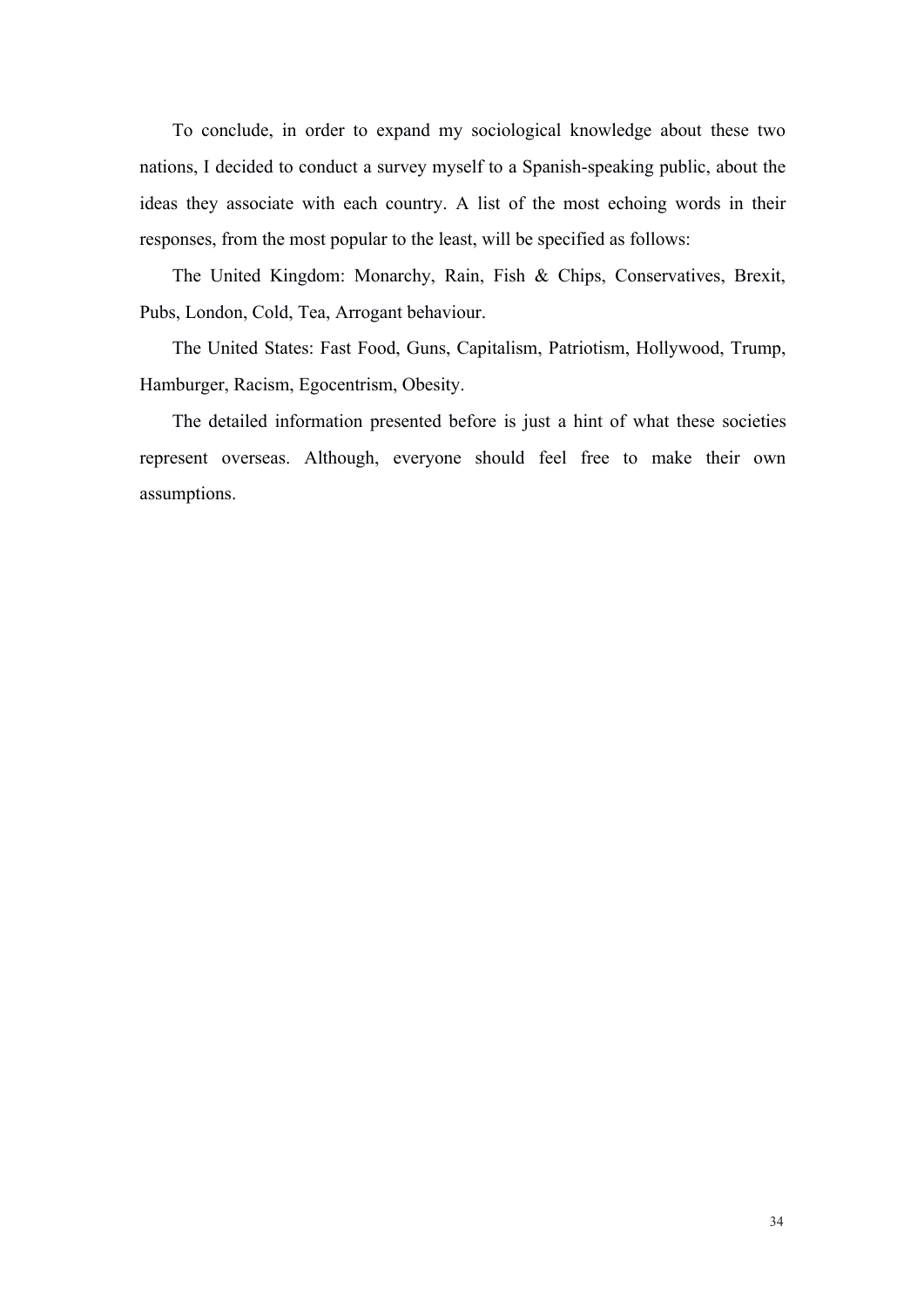# **References**

## Tools

Asale, R. (n.d.). *Diccionario de la lengua española*. «Diccionario de la lengua española» - Edición del Tricentenario. <https://dle.rae.es/>

*Collins Online Dictionary | Definitions, Thesaurus and Translations*. (2021, May 11). Collins Dictionaries. <https://www.collinsdictionary.com/>

*Linguee | Diccionario espa* $\tilde{A}$ *±ol-ingl* $\tilde{A}$ *©s, entre otros <i>idiomas*. (n.d.). Linguee.Es. <https://www.linguee.es/>

Merriam-Webster. (n.d.). *Dictionary by*. The Merriam-Webster.Com Dictionary. <https://www.merriam-webster.com/>

*Oxford Learner's Dictionaries | Find definitions,translations, and grammar explanations at Oxford Learner's Dictionaries*. (n.d.). Oxford Learner's Dictionaries. <https://www.oxfordlearnersdictionaries.com/>

*Reverso | Free online translation, dictionary*. (n.d.). Reverso. <https://www.reverso.net/>

## Books

McCormick, J. (2012). *Contemporary Britain* (3rd ed.). Palgrave Macmillan.

Moreno, D. (2021). *El país de los hombres solos* (Segundo ed.). Bajandes editores.

Oakland, J. (2002). *Contemporary Britain: A Survey With Texts (English Edition)* (1st ed.). Routledge.

Reed, L. A., & Wolfgang, J. (1982). *Bound for the United States: An Introduction to U.S. College and University Life*. General Books Llc.

*The New Encyclopedia Britannica,15th (30 Vols.)* (15th ed.). (1983). Encyclopaedia Britannica (UK) Ltd.

## Documents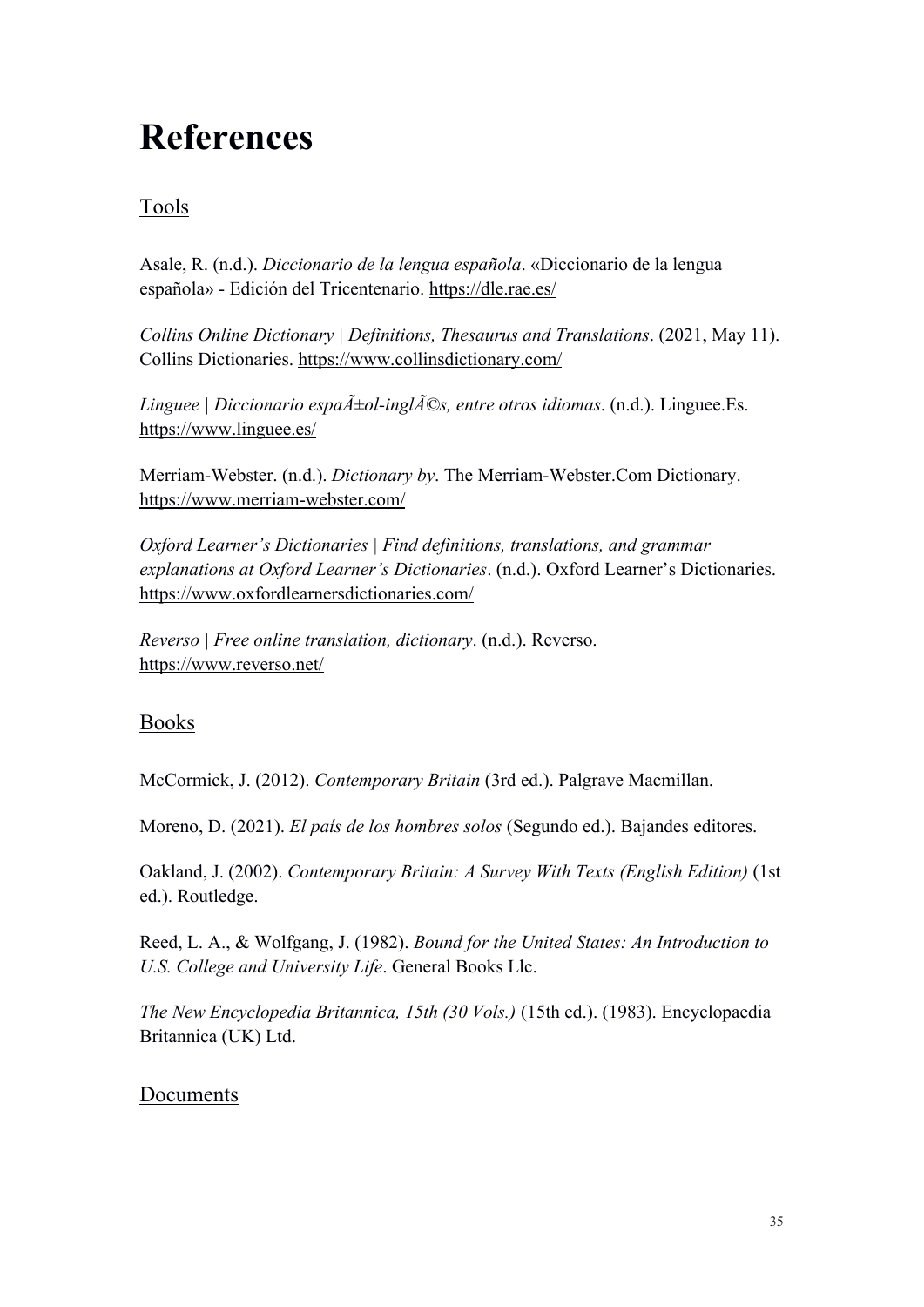Stefania Manfrin. (2017). *A Study of Cultural and Pragmatic Aspects of British and American TV Series and of their Italian Dubbed Versions* (TFM). http://tesi.cab.unipd.it/53357/1/STEFANIA\_MANFRIN\_2016.pdf

UNICEF. (2001, July). *A league table of teenage births in rich nation* (No. 3). https://www.unicef-irc.org/publications/pdf/repcard3e.pdf

YMCA. (2017, September). *Gender-based violence facts*. https://www.ywca.org/wp-content/uploads/WWV-GBV-Fact-Sheet-Final.pdf

### Database

*About Index Mundi*. (n.d.). About Index Mundi. https://www.indexmundi.com/about.html

*Bureau of Justice Statistics (BJS)*. (n.d.). Bureau of Justice Statistics (BJS). https://www.bjs.gov/

*Cultural Atlas*. (n.d.). Cultural Atlas. https://culturalatlas.sbs.com.au/

*Femicide Census – Profiles of women killed by men*. (n.d.). Femicide Census. https://www.femicidecensus.org/

*Global Slavery Index*. (n.d.). Global Slavery Index. https://www.globalslaveryindex.org/

*Guttmacher Institute*. (n.d.). Guttmacher Institute. https://www.guttmacher.org/

*Home | Library of Congress*. (n.d.). The Library of Congress. https://www.loc.gov/

*Home | U.S. Department of Labor*. (n.d.). U.S. Department of Labour. https://www.dol.gov/

*House of Commons*. (n.d.). UK Parliament. https://www.parliament.uk/business/commons/

*Migration Observatory*. (2019, September 30). Migration Observatory. https://migrationobservatory.ox.ac.uk/

*Migration Policy Institute*. (n.d.). Migrationpolicy.Org. https://www.migrationpolicy.org/

*NCADV*. (n.d.). NCADV. https://ncadv.org/

*NSPCC*. (n.d.). NSPCC. https://www.nspcc.org.uk/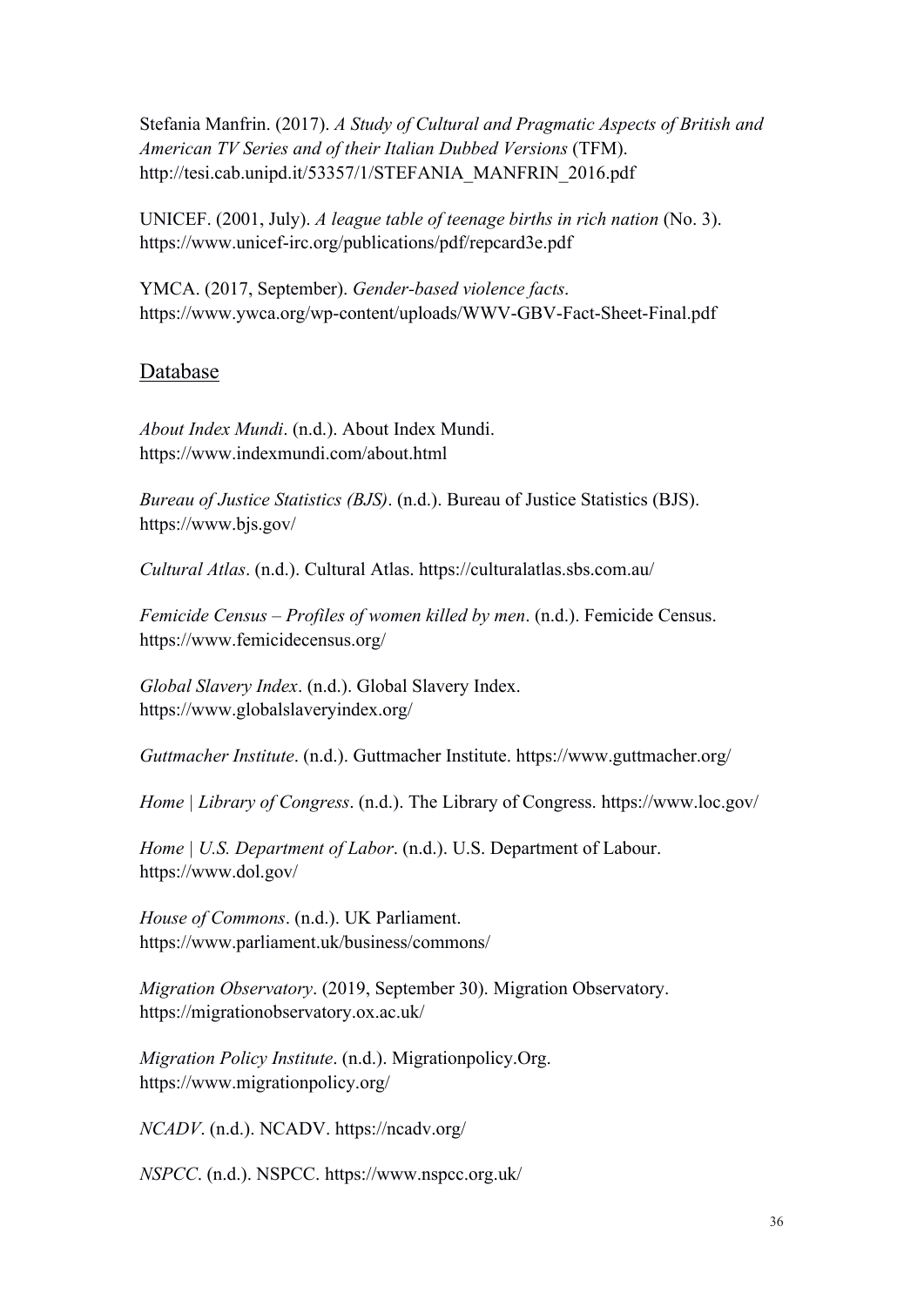*OECD.org - OECD*. (n.d.). OECD. https://www.oecd.org/

*Of icial for National Statistics*. (n.d.). Office for National Statistics. https://www.ons.gov.uk/

*Of icial Guide to Government Information and Services | USAGov*. (n.d.). USAGov. https://www.usa.gov/

*Our World in Data*. (n.d.). Our World in Data. https://ourworldindata.org/

*Pew Research Center*. (n.d.). Pew Research Center. https://www.pewresearch.org/

Statista. (n.d.). *Statista - The Statistics Portal*. https://www.statista.com/

*Strengthen science. Advance justice.* (n.d.). National Institute of Justice. https://nij.ojp.gov/

*The United States Social Security Administration*. (n.d.). SSA. https://www.ssa.gov/

*United States Census Bureau*. (n.d.). United States Census Bureau. https://www.census.gov/

*U.S. Department of Justice*. (n.d.). U.S. Department of Justice. https://www.justice.gov/

*Welcome to FBI.gov*. (2021, May 12). Federal Bureau of Investigation. https://www.fbi.gov/

*Welcome to GOV.UK*. (n.d.). GOV.UK. https://www.gov.uk/

*WHO*. (2021, May 7). World Health Organization. https://www.who.int/

*YouGov | What the world thinks*. (n.d.). YouGov | What the World Thinks. https://yougov.co.uk/

## Websites

*A history of migration*. (n.d.). How Important Is It to Understand the History of Migration into the UK? Retrieved 25 March 2021, from <https://www.geography.org.uk/a-history-of-migration>

BBC News. (2021a, March 19). *How many violent attacks and sexual assaults on women are there?* <https://www.bbc.com/news/explainers-56365412>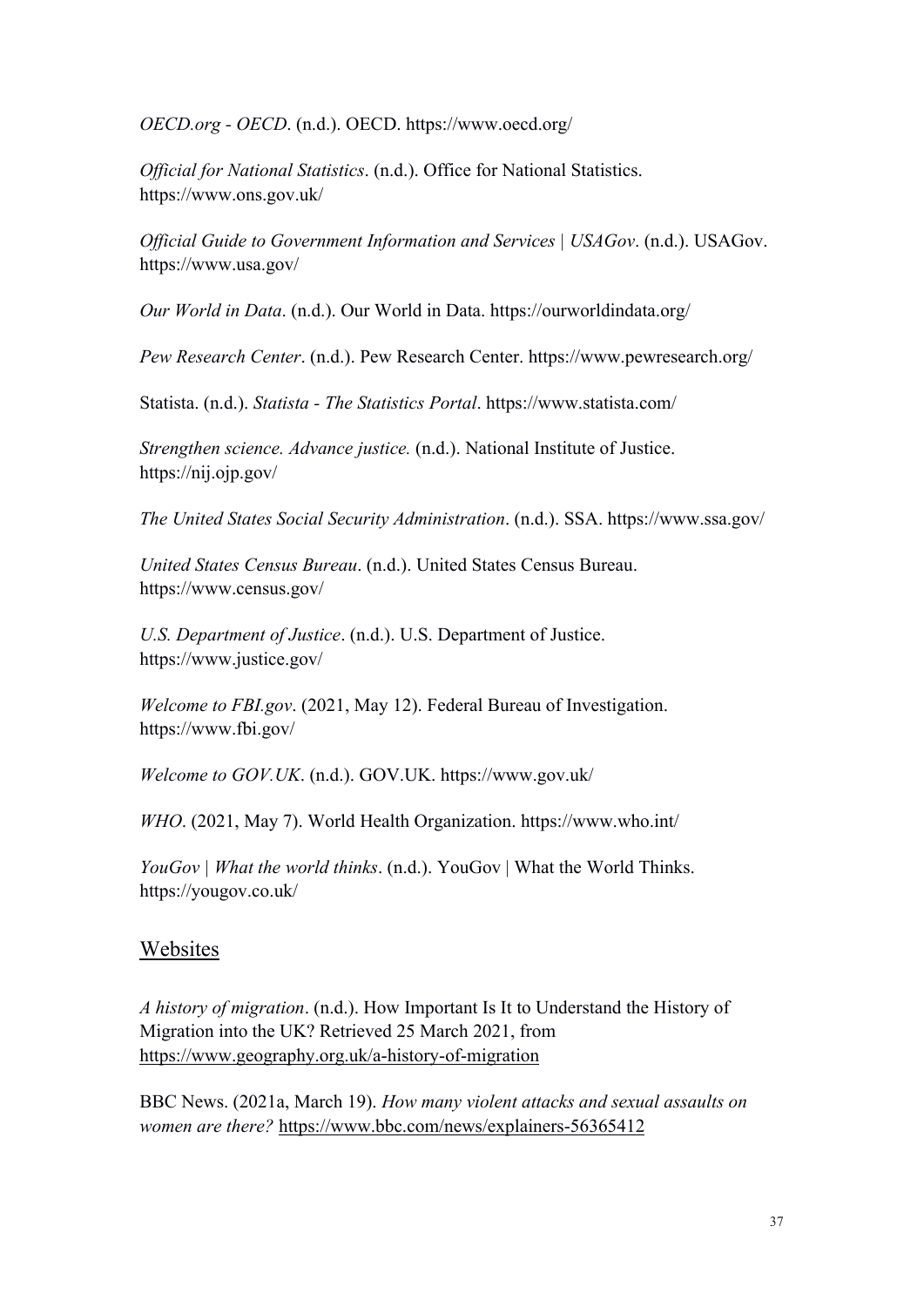BBC News. (2021b, April 8). *America's gun culture in charts*. <https://www.bbc.com/news/world-us-canada-41488081>

*Compare your Country by OECD*. (n.d.). Compare Your Country: Expenditure for Social Purposes. Retrieved 15 April 2021, from <https://www.compareyourcountry.org/>

Fan, A. (2017, August 16). *British Etiquette - A guide for international students*. Study Links.

<https://studylinks.com/british-etiquette-a-guide-for-international-students/>

Gates, H. L. J. R. (2013, October 18). *African-American Migrations, 1600s to Present | The African Americans: Many Rivers to Cross | PBS*. The African Americans: Many Rivers to Cross.

[https://www.pbs.org/wnet/african-americans-many-rivers-to-cross/history/on-african](https://www.pbs.org/wnet/african-americans-many-rivers-to-cross/history/on-african-american-migrations/) american-migrations/

*Great Britain at the Olympic Games*. (n.d.). Great Britain (United Kingdom) at the Olympics. Retrieved 7 May 2021, from <https://www.topendsports.com/events/summer/countries/great-britain.htm>

Hand, L. R. (n.d.). *British Food - British culture, customs and traditions*. British Food. Retrieved 7 May 2021, from <https://www.learnenglish.de/culture/foodculture.html>

HealthManagement.org. (2021, May 11). *Facts & Figures: The UK Healthcare System*. HealthManagement. <https://healthmanagement.org/c/it/issuearticle/facts-figures-the-uk-healthcare-system>

History.com Editors. (2019, September 6). *Church of England*. HISTORY. <https://www.history.com/topics/british-history/church-of-england>

History.com Editors. (2021, April 20). *U.S. Immigration Timeline*. HISTORY. <https://www.history.com/topics/immigration/immigration-united-states-timeline>

*International GCSE and A levels*. (n.d.). British Council. Retrieved 11 March 2021, from <https://www.britishcouncil.es/en/exam/professional-university/igcse>

*Introduction to American Cuisine*. (2018, August 10). Unilever Food Solutions. [https://www.unileverfoodsolutions.com.my/en/chef-inspiration/knorr-world-cuisine/w](https://www.unileverfoodsolutions.com.my/en/chef-inspiration/knorr-world-cuisine/western-trends-and-tips/introduction-to-american-cuisine.html) estern-trends-and-tips/introduction-to-american-cuisine.html

Leafly. (2021, May 5). *The Ultimate Guide to Marijuana Legalization in the US*. <https://www.leafly.com/learn/legalization>

Marjoribanks, D., & Bradley, A. D. (2017, March). *The quality of the UK's social relationship*. The Way We Are Now.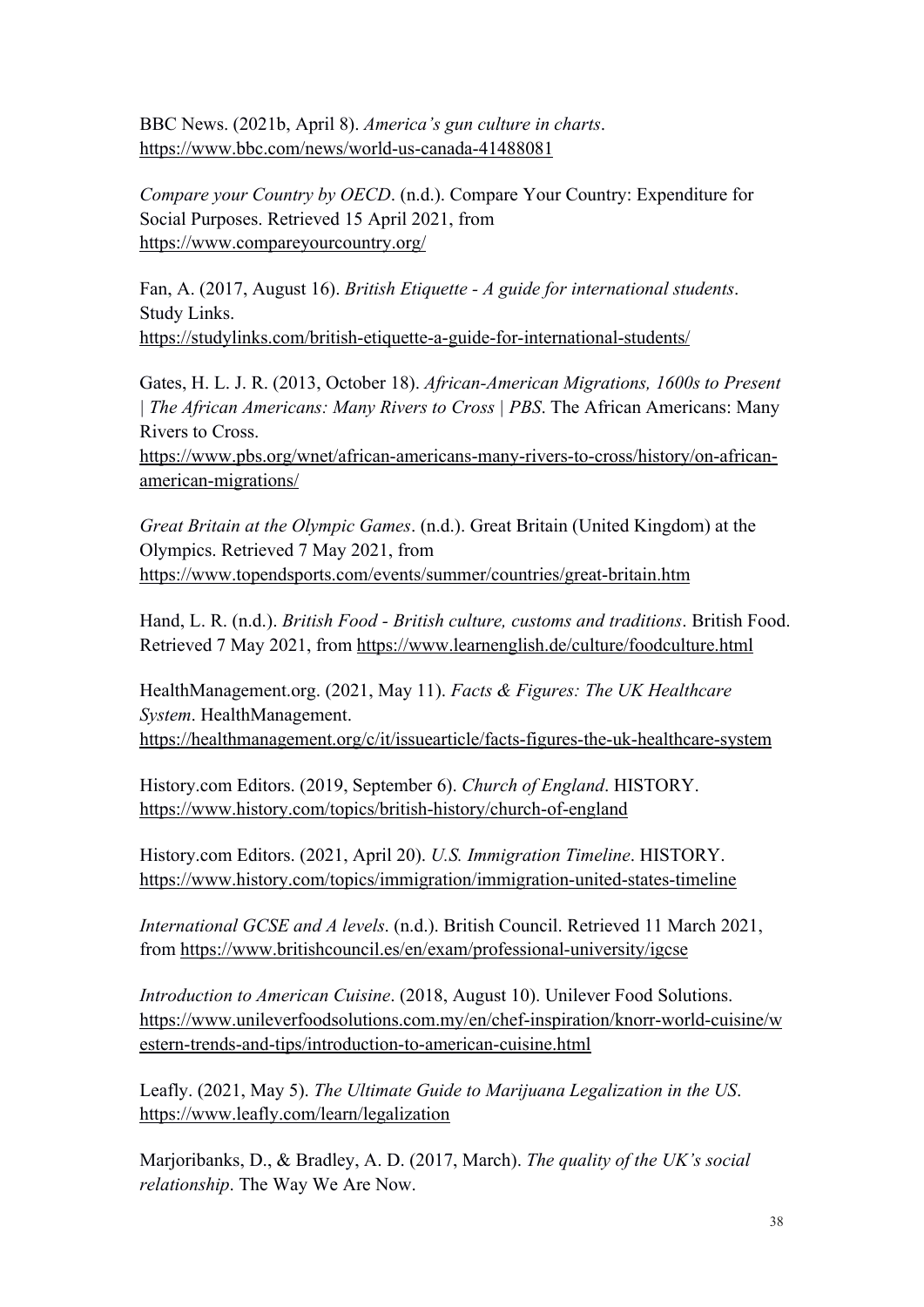https://www.relate.org.uk/sites/default/files/the\_way\_we\_are\_now\_-\_youre\_not\_alon e.pdf

*MICHELIN Guide - the of icial website*. (n.d.). MICHELIN Guide. Retrieved 2 May 2021, from <https://guide.michelin.com/en>

*State pension age changes and retirement age increases*. (n.d.). Age UK. Retrieved 12 March 2021, from [https://www.ageuk.org.uk/information-advice/money-legal/pensions/state-pension/ch](https://www.ageuk.org.uk/information-advice/money-legal/pensions/state-pension/changes-to-state-pension-age/) anges-to-state-pension-age/

Stephens, H. (n.d.). *The Ef ects of an American Diet on Health*. CAS - Inquiro - Journal of Undergrad. Research | UAB. Retrieved 3 May 2021, from [https://www.uab.edu/inquiro/issues/past-issues/volume-9/82-the-effects-of-an-americ](https://www.uab.edu/inquiro/issues/past-issues/volume-9/82-the-effects-of-an-american-diet-on-health) an-diet-on-health

*The Scale of Economic Inequality in the UK*. (n.d.). The Equality Trust. Retrieved 5 April 2021, from <https://www.equalitytrust.org.uk/scale-economic-inequality-uk>

*The World's 50 Best Restaurants | The best restaurants in the world*. (n.d.). UI - 50B - Restaurants - GLOBAL. Retrieved 7 May 2021, from <https://www.theworlds50best.com/>

*UK vs. USA Education System | Study Abroad Guide*. (n.d.). International Student. Retrieved 11 March 2021, from <https://www.internationalstudent.com/study-abroad/guide/uk-usa-education-system/>

*United States | Commonwealth Fund*. (2020, June 2). International Health Care System Profiles: United States. [https://www.commonwealthfund.org/international-health-policy-center/countries/unit](https://www.commonwealthfund.org/international-health-policy-center/countries/united-states) ed-states

*What types of family are there in the UK? - Family life -GCSE Religious Studies Revision*. (n.d.). BBC Bitesize. Retrieved 11 March 2021, from <https://www.bbc.co.uk/bitesize/guides/z44dtfr/revision/1>

*Who is at risk of poverty?* (2020, July 24). CPAG. <https://cpag.org.uk/child-poverty/who-risk-poverty>

*Work conditions in the United Kingdom - Operating a Business - Nordea Trade Portal*. (n.d.). Work Conditions in the United Kingdom. Retrieved 6 April 2021, from [https://www.nordeatrade.com/se/explore-new-market/united-kingdom/work-condition](https://www.nordeatrade.com/se/explore-new-market/united-kingdom/work-conditions) s